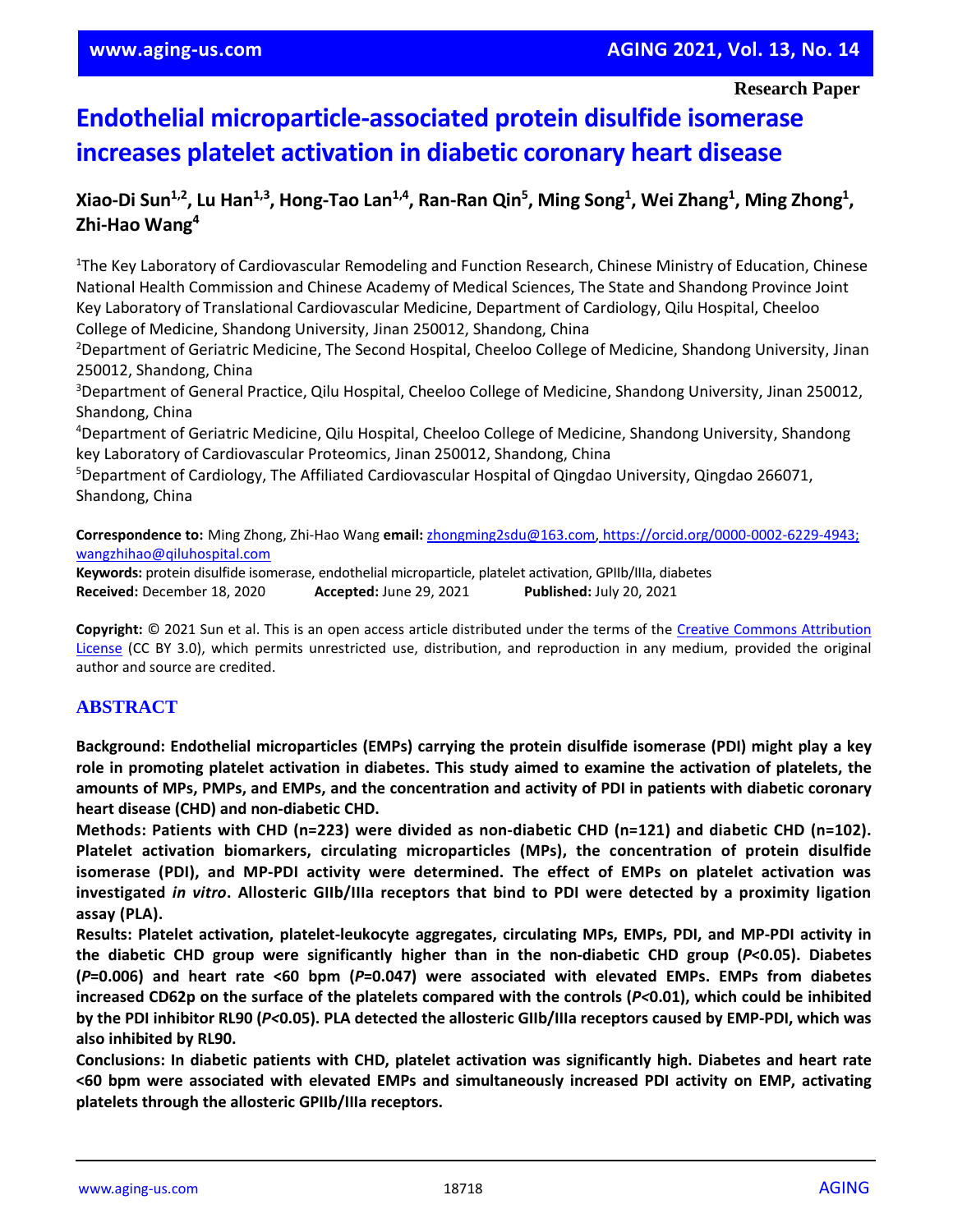## **INTRODUCTION**

Cardiovascular disease (CVD) is one of the most important causes of death and disease burden worldwide. Diabetes is a major risk factor for CVD [1, 2]. The vast majority of acute cardiovascular events are associated with thrombosis, during which the activation of platelets is the triggering factor. Intensive antiplatelet therapy is a major beneficial factor for patients with diabetic coronary heart disease (CHD) [3]. However, improvements in antithrombotic therapy and reperfusion strategies can only partially contribute to outcomes in patients with diabetic CHD compared to patients with non-diabetic CHD [4]. Even with similar dual antiplatelet therapy (DAT), the incidence of cardiovascular events in diabetic patients is higher than in non-diabetic patients [5–7]. It indicates an increase in platelet activation levels in patients with diabetes, but the underlying mechanism has not been fully elucidated. In addition, diabetes has an incidence on endothelial cell injury [8–11].

GPIIb/IIIa receptor activation is the last pathway for platelet activation and aggregation. Activation of the GPIIb/IIIa receptor depends on reducing disulfide bonds and changes in the spatial conformation of integrin β3 [12]. Protein disulfide isomerase (PDI) is responsible for catalyzing the oxidation, reduction, and isomerization of disulfide bonds and plays an important role in the synthesis and function of proteins [12–15]. PDI can directly act on the GPIIb/IIIa receptor [16]. activate the reduction and isomerization of disulfide bonds, and promote changes in the spatial conformation of the receptor [17–19]. It has been demonstrated that platelet-derived PDI and endothelial-derived PDI are involved in platelet activation and thrombosis by modulating the activation of the GPIIb/IIIa receptor [20–22]. Nonetheless, the origin of PDI and the mechanism of platelet activation in diabetic CVDs remain unknown.

Circulating levels of microparticles (MPs) are higher in diabetic patients and play an important role in cardiovascular complications associated with diabetes [23]. It has been confirmed that platelet-derived MPs (PMPs) and endothelial cell-derived MPs (EMPs) carry PDI and are involved in the regulation of the coagulation system and platelet function [21, 24]. In diabetic patients, the content and activity of PMPs-PDI are high, which might be the main factor for excessive activation of platelets [24]. EMPs account for only 5%- 15% of total plasma MPs and are involved in platelet activation and coagulation [25, 26], but the underlying mechanism remains unclear. EMPs are also used as a marker of vascular endothelial injury [27–29]. Jasuja et al. revealed that the endothelial cell-derived PDI, but

not the platelet-derived PDI, was the initiating factor of platelet activation and was required for thrombosis *in vivo*, while the platelet-derived PDI contributed to high thrombosis-related PDI [22]. When activated by EMPs, the expression of PDI on the surface of PMPs increased, and the platelets could release more PMPs carrying PDI, suggesting that PMPs act as the main carrier of PDI and exert a cascade effect on platelet activation [21]. Hence, we hypothesized that damaged endothelial cells in diabetic CHD could release EMPs carrying PDI, binding to the GPIIb/IIIa receptor on the platelet surface, and participate in early platelet activation to enhance the release of PMPs carrying PDI, which further activates platelets and initiates thrombosis. It has been shown *in vitro* and *in vivo* that EMPs from diabetic patients can activate platelets in a stronger manner than EMPs from non-diabetic patients [21, 30].

The study hypothesis was that damaged endothelial cells in diabetic CHD release EMPs carrying PDI, binding to the GPIIb/IIIa receptor on the platelet surface, and participating in early platelet activation to enhance the release of PMPs carrying PDI, which further activates platelets and initiates thrombosis. In order to test this hypothesis that EMP-PDI plays a key role in promoting platelet activation in diabetes, we tested the activation of platelets, the amounts of MPs, PMPs, and EMPs, as well as concentration and activity of PDI, in patients with diabetic CHD and non-diabetic CHD, and confirmed the role of PDI in platelet activation *in vitro*. These findings further investigate the molecular mechanism of platelet activation and new perspectives and strategies for antiplatelet therapy.

## **MATERIALS AND METHODS**

#### **Study population**

Between June 2018 and June 2019, patients with CHD admitted to the Cardiology Department, Qilu Hospital of Shandong University, were selected for this study. The patients were divided into two groups according to the presence or absence of concomitant diabetes. The inclusion criterion for CHD was: one or more coronary arteries had stenosis ≥50% based on coronary angiography or coronary computed tomographic angiography (CTA) results. Type 2 diabetes was diagnosed according to the Guidelines for the prevention and treatment of type 2 diabetes in China 2017 [31]: (1) clinical symptoms of diabetes, random blood sugar  $\geq$ 11.1 mmol/L (200 mg/dl); (2) fasting blood sugar  $\geq 7.0$  mmol/L (126 mg/dl); and (3) underwent an oral glucose tolerance test (OGTT), with 2-h venous plasma glucose concentration ≥11.1 mmol/L. Patients who met one of the above criteria or had a history of diabetes were diagnosed with type 2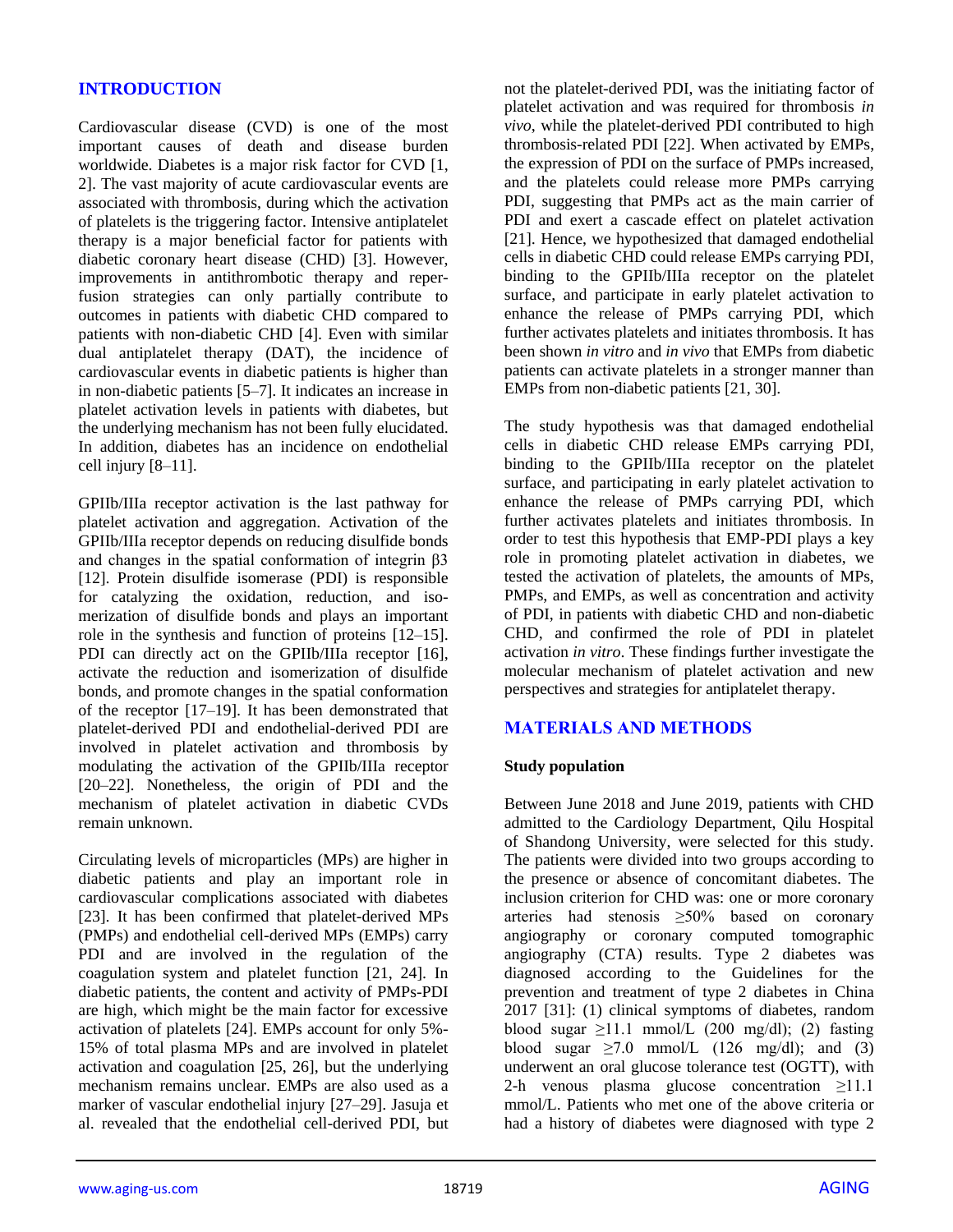diabetes. Patients with valvular heart disease, history of malignant tumors, hematopoietic system disease, rheumatic immune system disease, severe infectious diseases, undergoing hormone replacement therapy, underwent coronary stent implantation, atrial fibrillation, acute myocardial infarction, and grade III-IV cardiac function were excluded.

## **Clinical data**

Basic clinical data included gender, age, waist-to-hip ratio, body mass index (BMI), hypertension, hyperlipidemia, stroke, smoking, drinking, medication, and family history. The patients' basic clinical data, including gender, age, history of hypertension, history of hyperlipidemia, history of stroke, history of smoking, history of drinking, history of medication, and family history, were obtained by interviews. Waist-to-hip ratio and BMI were acquired from measuring the waist, hip, height, and weight.

#### **Specimen collection**

The patients were newly admitted. They were taking their usual drugs as they received at home since they had underlying concomitant diseases (DM, hypertension, or CHD). After fasting overnight for 12- 14 h, 16 ml of blood was drawn from the cubital vein of the patients, of which 8 ml was coagulated, 4 ml was sent to our laboratory for determination of serum biochemical indicators, and the remaining 4 ml was centrifuged at 1000 g for 20 min, followed by separation of serum and cryopreserved at -80° C for determination of PDI concentration. We used 2 ml of blood with EDTA to determine blood routine indicators. From the 5.4 ml of blood with 0.109 mM trisodium citrate dihydrate, 200 µl of whole blood was used for the determination of CD62p expression on platelet membrane, GPIIb/IIIa expression on platelets, as well as the percentage of platelet leukocyte aggregates using flow cytometry, all of which were completed within 20 min after blood collection. Another 2 ml was centrifuged at 3000 g for 10 min, centrifuged at 20,500 g for 60 min, followed by separation of MPs and cryopreserved at -80° C for detection of activity of MP PDI enzyme. The remaining 3 ml was centrifuged twice at 1500 g for 15 min, then centrifuged at 12,000 g for 3 min, followed by separation of platelet-free plasma, and cryopreserved at -80° C for the detection of MPs.

To minimize the effect of storage time of the specimen on platelet activation, the antibody marking of platelet activation biomarkers including CD62p, PAC-1, PLA, PMA, PNA, and PLyA for flow cytometry were all completed within 20 minutes of blood sampling and were tested immediately. The patients were tested on

the day he/she was enrolled, so not all the samples were assayed at the same time. The number of MPs, EMPs, and PMPs and the serum levels of PDI and MP-MDI were assayed from the frozen specimens (-80° C) and were all assayed at the same time.

#### **The activated GPIIb/IIIa and CD62p on the platelet surface in whole blood was detected by three-color flow cytometry**

BD flow cytometry tubes were labeled, and negative control tubes and experimental tubes were prepared for fluorescent antibody staining. CD61 PerCP 5 μL (Biolegend), PAC-1 FITC 10 µl (BD Biosciences), and CD62p PE 10 µl (BD Biosciences) were added to the experimental tubes. The appropriate volume of isotype control and RGDS 10 µl were added to the negative control tubes. Then, 5 μL of unstimulated or activated fresh whole blood was added within 10 minutes of blood collection. An appropriate amount of PBS was added to make up the final volume of 100 μL. The tubes were incubated for 20 minutes at room temperature in the dark. Then, 1 mL of cold  $(2^{\circ}$  to  $8^{\circ}$  C) 1% paraformaldehyde solution was added to each tube and vortexed. The fixed cells at 2° to 8° C were incubated in the dark for at least 30 minutes. Then the samples were subjected to flow cytometry (BD FACS Caliber, BD, USA).

## **Platelet leukocyte aggregates were detected by flow cytometry**

BD flow cytometry tubes were labeled, and negative control tubes and experimental tubes were prepared for fluorescent antibody staining. FITC CD45 5 μL (BD Biosciences) and APC CD41a (BD Biosciences) were added to the experimental tubes. An appropriate volume of isotype control was added to the negative control tubes. Then, 50 μL of unstimulated or activated fresh whole blood was added within 10 minutes of blood collection, with an appropriate amount of PBS to make up the final volume of 100 μL. The tubes were incubated for 20 minutes at room temperature in the dark. Then, 1 ml of lysing solution (Becton, Dickinson, and Co.) was added to each tube and vortexed for 10 minutes and centrifuged at 1300 rpm for 5 minutes. The supernatant was discarded, and 500 μL of 1% paraformaldehyde was added. Then, the samples were subjected to flow cytometry (BD FACS Caliber, BD, USA).

## **Circulating MP measurement**

MPs were measured by flow cytometry. MPs selection was based on particle size, presence of a common surface marker (phosphatidylserine), and specific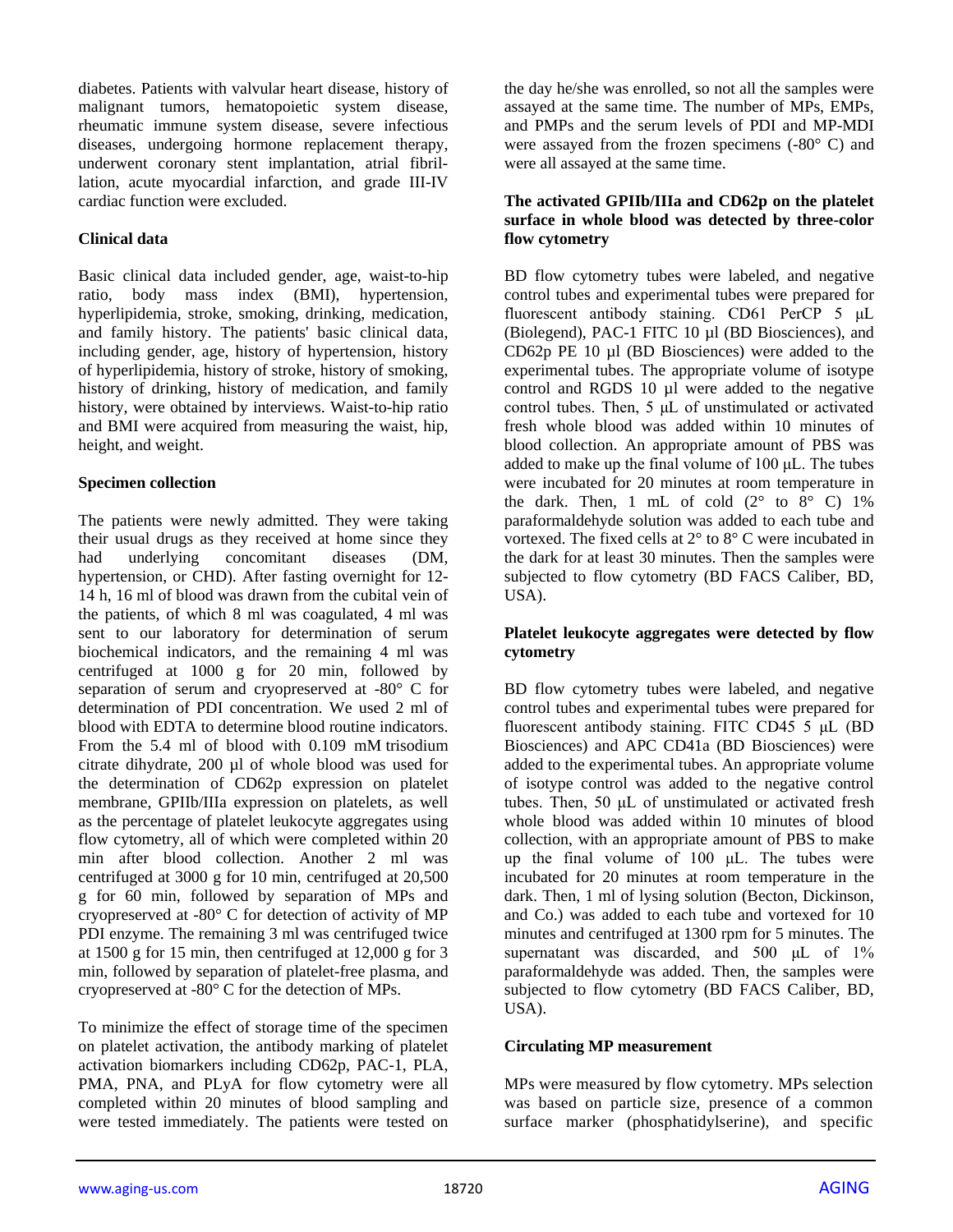surface antigens according to the cell origin. Each PFP (50 µl) was incubated with appropriate monoclonal antibodies (mAbs) in 100 µl of filtered Annexin-V Binding Buffer (BD Biosciences) for 45 minutes at room temperature in the dark. Then, 50  $\mu$ 1 of ACBP-20-10 particles (Spherotech) was added. The sample was run in the flow cytometer (CytoFLEX) to obtain the number of events for the particles and the samples. In the first step, the MPs isolated from the plasma were gated (R1) based on their forward (FSC) and violet side (VSSC) scatter distribution compared to the distribution of synthetic 0.1–1.0 μm Megamix-Plus FSC Beads (BioCytex) for cytometer settings in MP analysis. After that, events present in R1 were accessed for their positive staining for Annexin V (BD), which binds to phosphatidylserine. Finally, Annexin V+ events were gated with conjugated mAbs against the cell markers CD41a-PECy5 (platelets), CD144-PE (endothelial cells), CD14-Bv510 (monocytes), CD235a-Pevio770 (erythrocytes). Data analysis was performed using Kaluza Analysis (version 2.1).

## **Platelet preparation**

Blood was drawn from a median cubital vein to anticoagulation tubes with 0.109 mol/L sodium citrate after fasting overnight for 12-14 hours. The blood samples were centrifuged at 120 g for 10 minutes at room temperature, and platelet-rich plasma (PRP) was obtained. The PRP was centrifuged at 800 g for 10 minutes to precipitate platelets. The platelets were resuspended, and their concentration was adjusted to  $1 \times 10^7$ /ml using BD Trucount<sup>TM</sup> tubes, then used at once in experiments.

## **Separation and identification of EMPs**

Blood (3 ml) with 0.109 mM trisodium citrate dehydrate was centrifuged at 3000 g for 10 min, centrifuged at 20,500 g for 60 min, followed by the separation of MPs. Subsequently, 70 µl of buffer and 10 μl of CD41/CD61-PE were added to the MPs and mixed. The mixture was incubated at room temperature for 30 minutes away from light. Then, 20 μl of PE-labeled immunomagnetic beads were added and mixed. The mixture was incubated at room temperature for 2 hours away from light. An LS column was placed in a magnetic field. The magnetic sorting buffer (0.5 ml) was added and allowed to flow through by gravity to prepare the column. The incubated supernatant was loaded onto the sorting column. A magnetic sorting buffer (500 μL) was added to the column and allowed to flow through gravity. This step was repeated three times to collect the unlabeled eluent. The liquid was centrifuged at 20,500 g for 60 minutes, and the pellet was resuspended in 80 µl of buffer. Then, 20 µl of CD144 MicroBeads was added to the MPs. The tubes were mixed well and incubated overnight in the refrigerator  $(2-8° \text{ C})$ . The above magnetic separation steps were repeated to collect the labeled eluent. The amount of EMP was adjusted to  $2\times10^7$ /ml by flow cytometry. Subsequently, 5 μl of CD144-PE antibody (BD Bioscience) and 5 μl of anti-mouse PDI-FITC antibody (Santa Cruz) were added in a BD tube, followed by 10 μl of EMP suspension. PBS was added to a final volume of 100 μl of the reaction mixture. The mixture was incubated at 37° C for 20 minutes away from light. Finally, 200 μl of 4% paraformaldehyde was added. The samples were mixed and immediately subjected to flow cytometry. The structure of EMP was observed by TEM. The qNano particle analyzer was used to determine the average diameter of EMPs.

## **Activation of platelets by EMPs measured by flow cytometry**

Platelets were processed in accordance with the procedures mentioned above. The platelets  $(1 \times 10^7/\text{ml})$ were divided into three groups: control group, EMP  $(2\times10^7/\text{ml})$  group, and ADP (10  $\mu$ g/ml) group, and were incubated at 37° C for 30 minutes. After that, 20 μl of platelet suspension was added to a BD tube, along with 5 μl of PE CD62p (BD Biosciences) and 75 μl of PBS, and mixed gently. Simultaneously, the isotype control was prepared. All samples were incubated at room temperature in the dark for 30 minutes, fixed with 200 μL of 1% paraformaldehyde, mixed, and immediately mounted for testing. After booting and calibration, the forward scatter angle, lateral scatter angle, and the fluorescence detection signal of the flow cytometer was set to logarithmic amplification mode to measure 20,000 platelets. Data analysis was performed using Kaluza Analysis (version 2.1).

## **PDI activity by insulin transhydrogenase assay and ELISA detection of PDI concentration**

PDI activity was determined using the insulin transhydrogenase assay. Insulin (250 μl. 1 mg/mL), MPs (50  $\mu$ l), and DTT (10  $\mu$ L, 100 mM) was added to a 96-wells plate and mixed gently. Detect absorbance at 650 nm was measured at once and every 10 minutes by a microplate reader for 90-120 minutes. The PDI ELISA kit (SEB061Hu) was used to detect the serum PDI concentration, and the operation was performed according to the instructions. The human PDI ELISA kits were purchased from Cloud-Clone Crop.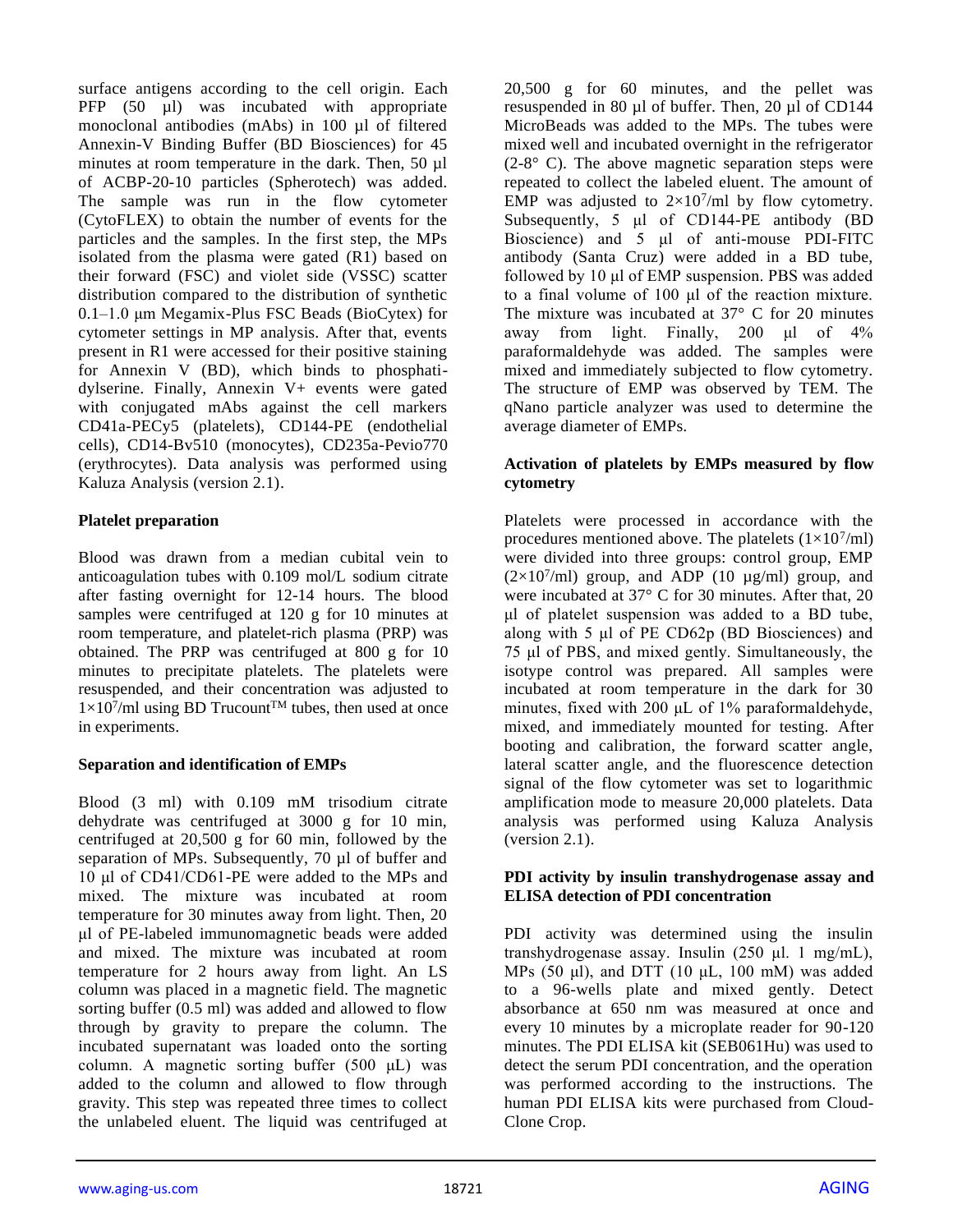#### **Effects of PDI inhibitors on EMPs-mediated platelet activation by flow cytometry**

We pretreated the EMPs  $(2\times10^7/\text{ml})$  with an anti-PDI monoclonal antibody (RL90, 5 μg/ml) and IgG (5 μg/ml) at 37 $\degree$  C for 30 minutes. Platelets from healthy individuals (staff working with the research team) were collected to simply observe the effect of EMP on platelet activation, avoiding the effects of other factors such as hypertension. The healthy volunteers  $(n=11)$ were 25-30 years of age and without hypertension, coronary heart disease, or diabetes. After fasting overnight for about 12-14 hours, elbow venous blood samples were taken (0.109 mM sodium citrate for anticoagulation) the next morning. After centrifugation at 120 g for 10 minutes, the supernatant (PRP) was collected, and then 100 nmol/L PGE1 was added. After centrifugation at 800 g for 10 minutes, the supernatant was discarded. The platelet pellet was washed and resuspended in modified tyrode solution (137 mmol/L NaCl, 2.7 mmol/L KCl, 12 mmol/L NaHCO<sub>3</sub>, 0.4 mmol/L NaH2PO4, 5 mmol/L HEPES, 0.1% glucose, 0.35% bovine serum albumin, and 100 nmol/L PGE1, pH 7.2). The cell count was adjusted to  $1 \times 10^7$ /ml by the flow type fluorescent microsphere absolute counting method. Then, the platelets of healthy people were stimulated by RL90 (PDI-inhibitor) and EMPs pretreated by the same IgG type. CD62p, the biomarker of platelet activation, was tested by flow cytometry. The samples were subjected to flow cytometry to detect the expression of the platelet activation marker P-selectin.

## **The binding of EMPs-PDI to the GP IIb/IIIa receptor on the surface of platelets was confirmed using the Duolink®** *in-situ* **proximity ligation assay (PLA)**

We decided to monitor the EMPs-PDI and GPIIb/IIIa interaction by PLA. The principle of this assay was based on the staining of PDI and GPIIb/IIIa proteins by two antibodies, which were next revealed by secondary antibodies conjugated with oligonucleotides. The platelets and EMPs were isolated. The samples were incubated with antibodies and PLA probes, followed by ligation and amplification according to the experimental protocol. In the presence of hybridization solution and ligase, the two oligonucleotides formed with PLA a circle in case of the proximity of the proteins, i.e., PDI and GPIIb/IIIa. Then, polymerase and nucleotides formed the rolling circle amplification, which was visualized in red fluorescence. It indicated that the red dotted particles observed by immunofluorescence microscopy represent activated GP IIb/IIIa receptor binding to PDI. Thus, even though the EMPs were mixed with platelets later, the platelets were never directly exposed to binding to the PDI antibodies.

Therefore, the fluorescent signal that eventually formed was considered to be the binding of EMP-PDI and platelet-α2bβ3.

## **Statistical analysis**

Continuous data were presented as means  $\pm$  standard deviations (normal distribution according to the Kolmogorov-Smirnov test) or median (P25, P75). Differences between the two groups were analyzed using Student's t-test for independent samples, and differences among multiple groups were analyzed using a one-way analysis of variance (ANOVA) with the LSD post hoc test. The Mann-Whitney U-test was used for nonnormally distributed data. Multiple linear regression (enter) was used to identify the factors associated with EMPs in CHD patients, the diabetic CHD group, and the non-diabetic CHD group, respectively. Statistical graphs were processed using the GraphPad Prism V6.01 software package. Differences were considered statistically significant at P<0.05. Analyses were performed using SPSS 24.0 (IBM, Armonk, NY, USA).

The sample size was calculated based on the results of a preliminary study, in which the non-diabetic CHD group and diabetic CHD group included 11 and 10 patients, respectively. A post hoc power analysis was performed. The sample size calculation was carried out according to CD62p, Pac-1, PLA, PNA, PMA, PLyA, MPs, EMPs, and PMPs. Using  $\alpha=0.05$ ,  $\beta=0.10$ , ratio of 1:1 (k=1), power of 90%, the actual difference values (δ) and standard deviation (σ) between the two groups for each tested variable (but keeping the one with the largest required sample size), 92 patients were necessary for each group, for a total of 184. Since the non-diabetic group had 121 patients and the diabetic group had 102, the sample size was sufficient. The formula was:

$$
n_2 = \frac{\left(z_{1-\frac{\alpha}{2}} + z_{1-\beta}\right)^2 \sigma^2 (1 + \frac{1}{k})}{\delta^2}
$$

## **Study approval**

This study was approved by the Ethics Committee of Qilu Hospital of Shandong University (No. KYLL-2014(KS)-079). All patients signed the written informed consent form.

## **Data availability statement**

The datasets used and/or analyzed during the present study are available from the corresponding author on reasonable request.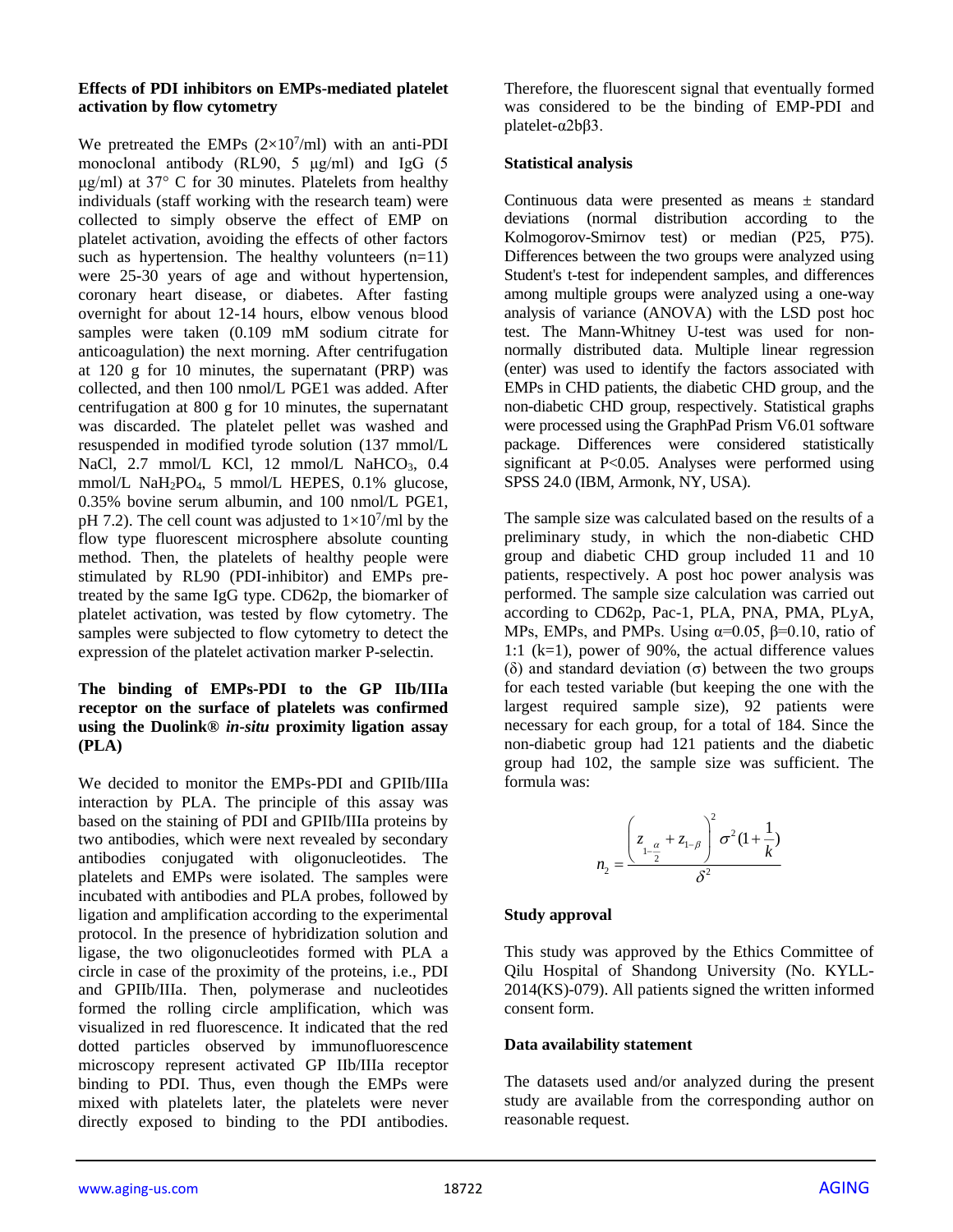## **RESULTS**

#### **Baseline data**

A total of 223 patients were enrolled. The non-diabetic CHD group consisted of 121 patients, with a mean age of 60.37±9.50 years, including 84 men (69.42%) and 37 women (30.58%). The diabetic CHD group consisted of 102 patients, with a mean age of 62.70±8.60 years, including 62 men (60.78%) and 40 women (39.22%). The clinical and biological characteristics of the patients with non-diabetic and diabetic CHD are shown in Supplementary Table 1. There were no significant differences in age (*P*=0.059), gender (*P*=0.177), aspirin use  $(P=0.462)$ , ADP receptor inhibitor use  $(P=0.055)$ , and statin use  $(P=0.935)$  between the two groups. Meanwhile, hypertension, hyperlipidemia, family history of diabetes, calcium channel blockers (CCB) drug use rate, systolic blood pressure, waist-to-hip ratio, fasting blood glucose, fibrinogen, and Gensini score were higher in the diabetic CHD group than in the nondiabetic CHD group. Moreover, hemoglobin levels, high-density lipoprotein cholesterol, and chloride ions were lower in the non-diabetic CHD group.

## **Significantly higher platelet activation and plateletleukocyte aggregate levels in the diabetic CHD group as compared to the non-diabetic CHD group**

Compared with the non-diabetic CHD group, the expression levels of CD62p (1.03%±0.83% vs. 1.86%±1.71%, *P*<0.001, Figure 1A) and PAC-1 (0.89%±1.31% vs. 1.97%±3.33%, *P*<0.01, Figure 1B) on the platelet surface, as well as the proportions of PLA (13.98%±4.24% vs. 16.91%±4.59%, *P*<0.001), PNA (13.12%±4.16% vs. 15.99%±4.53%, *P*<0.001), PLyA (14.41%±3.99% vs. 16.85%±4.21%, *P*<0.001), and PMA (15.15%±5.17% vs. 19.65%±5.92%, *P*<0.001, Figure 1C) were significantly higher in the diabetic CHD group, which indicated higher platelet activation in the diabetic CHD group compared with the non-diabetic CHD group.

#### **Significantly higher circulating MPs, EMPs, PDI, and activity of MP-PDI in the diabetic CHD group compared with the non-diabetic CHD group**

Flow cytometry was used to measure the number of MPs in platelet-deficient plasma in both groups. The results showed that the total number of MPs  $(14,330.10\pm5510.25 \text{ vs. } 20,189.81\pm10,206.76 \text{ MPs/µl},$ *P*<0.001, Figure 2C) as well as the number of EMPs (25.82±7.75 vs. 31.07±12.12 EMPs/µl, *P*<0.001, Figure 2D) were significantly higher in the diabetic CHD group compared with the non-diabetic CHD group, while the number of PMPs  $(846.17 \pm 975.80 \text{ vs.}$  790.56±663.98 PMPs/µl, *P*=0.626, Figure 2E) showed no significant difference between the two groups.

ELISA was used to determine the serum PDI concentration. The results revealed that the serum PDI concentration (1.83±1.16 vs. 2.25±1.84 ng/ml, *P*<0.05, Figure 2F) in the diabetic CHD group was higher than in the non-diabetic CHD group. Insulin transhydrogenase assay was used to detect PDI activity in MPs. It was found that the PDI activity (0.46±0.06 vs. 0.57±0.09 OD650 nm, *P*<0.001, Figure 2G) was higher in the MPs of patients with diabetic CHD compared with the non-diabetic CHD group.

#### **Factors associated with higher EMPs**

To screen for factors influencing EMPs, a multivariable linear stepwise regression was performed. The results showed that diabetes  $(P=0.006)$  and HR  $\leq 60$  bpm (*P*=0.047) were associated with high EMPs (Supplementary Table 2). In the diabetic CHD group, a multivariable linear stepwise regression was also performed, demonstrating that heart rate  $\leq 60$  bpm (*P*=0.037) was associated with high EMPs (Supplementary Table 3). In the non-diabetic CHD group, the multivariable linear stepwise regression did not show any significant factors associated with high EMPs (Supplementary Table 4).

## **EMPs from diabetic CHD activate platelets**

EMPs were first isolated using gradient density centrifugation and immunocapture techniques. The positive rate of CD144+ EMPs was increased from 20% before isolation to 76% after isolation (Figure 3A). Then, the obtained EMPs were observed by transmission electron microscopy, which showed double-membrane follicles with a diameter >100 nm (Figure 3B). Subsequently, the qNano system was used to monitor the concentration and size of EMPs (Figure 3C). Three groups were set up: control group, EMP stimulation group, and ADP-positive control group, which were incubated with platelets collected from normal people for 30 min, followed by detecting CD62p expression on the surface of platelets by flow cytometry. The results showed that CD62p expression was higher in the EMP stimulation group (23.42%±6.58% vs. 12.70%±2.73%, *P*<0.01) and ADP-positive control group (48.95%±7.14% vs. 12.70%±2.73%, *P*<0.001) compared with the control group (Figure 3D).

## **EMPs carrying PDI activate platelet GPIIb/IIIa receptors**

We confirmed that PDI was present on EMPs by CD144 PE and PDI FITC double-color flow cytometry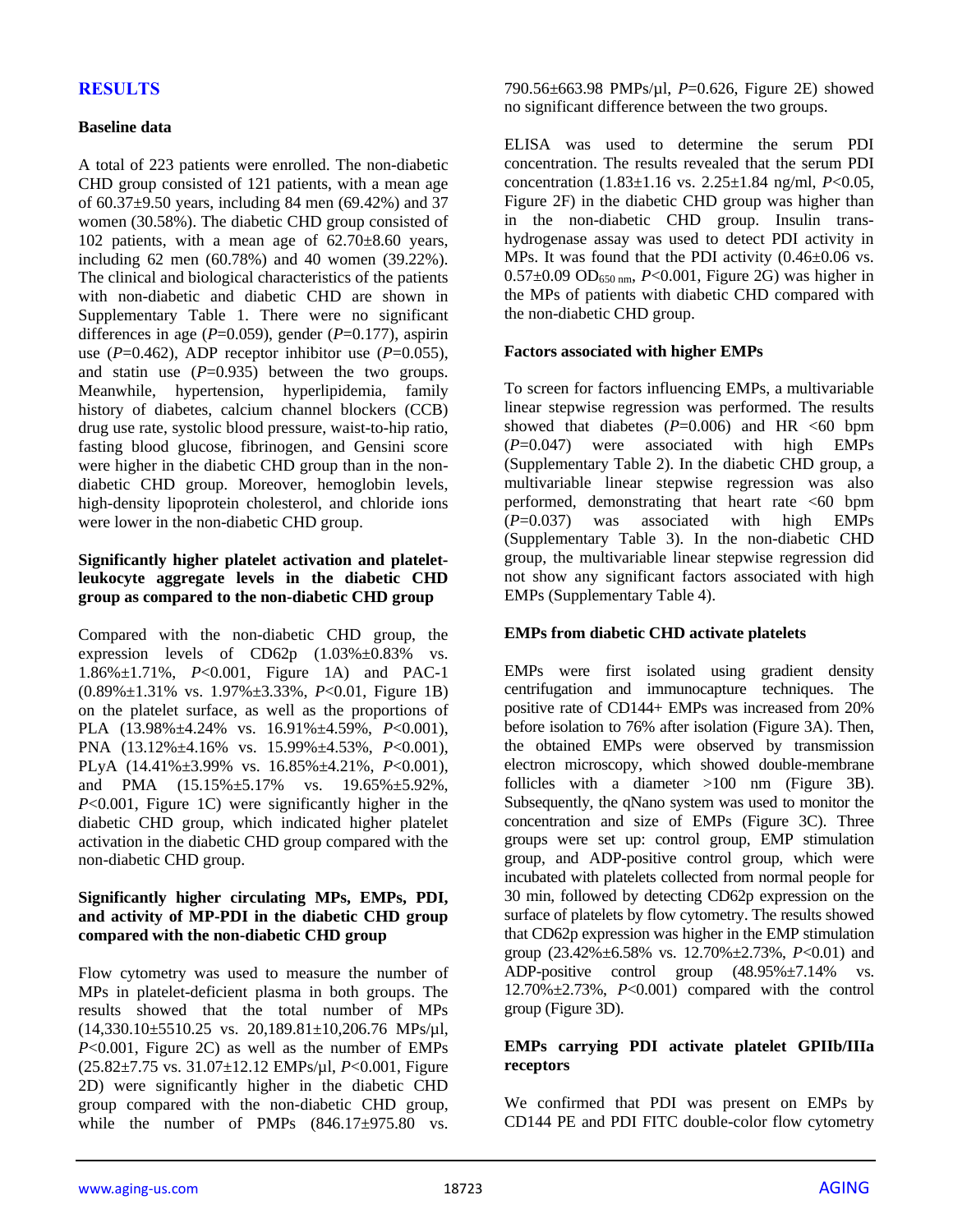(Figure 4A). Then, the PLA was used to detect the interaction between the platelet GPIIb/IIIa receptors and EMP-PDI (Figure 4B). The red-spotted MPs observed by immunofluorescence microscopy represented the allosteric GIIb/IIIa receptors that bind to PDI. After that, the platelets collected from healthy people were stimulated with EMPs separately incubated with PDI inhibitor RL90 and IgG (isotype control of RL90) for 30 minutes, followed by detecting CD62p expression on the surface of platelets by flow cytometry. The results revealed that CD62p expression on the surface of platelets in the EMPs+RL90 group was decreased compared to the EMPs+IgG group  $(31.81\% \pm 5.94\%$  vs. 19.43%±3.36%, *P*<0.05, Figure 4C), which indicated that RL90 could partially inhibit the PDI pathway and attenuate EMPs-induced platelet activation.

#### **Subgroup analyses**

A multivariable linear stepwise regression was performed (Supplementary Table 5), and a forest plot was displayed (Supplementary Figure 1). As for hypertension, CHD combined with diabetes was associated with higher EMPs in patients with hypertension, while diabetic CHD was not associated with higher EMPs in patients without hypertension. As for hyperlipidemia, CHD combined with diabetes was associated with higher EMPs in patients without hyperlipidemia, while diabetic CHD was not associated with higher EMPs in patients with hyperlipidemia. As for the use of CCB, CHD combined with diabetes was associated with higher EMPs in patients without receiving CCB, while diabetic CHD was not associated with higher EMPs in patients receiving CCB.

## **DISCUSSION**

In this study, platelet activation was high in diabetic CHD patients, accompanied by higher MPs, EMPs, PDI, and activity of MP-PDI. Diabetes and heart rate <60 bpm were associated with elevated EMPs. Furthermore, the elevated EMPs activated platelets by allosteric GPIIb/IIIa receptors through PDI on the surface. These results suggest that in daily diagnosis and treatment, patients at risk of CVD would benefit from anticoagulant and/or antiplatelet therapy for primary prevention of CVD.



**Figure 1. Comparison of platelet activation and platelet-leukocyte aggregate levels in the diabetic CHD group and nondiabetic CHD group.** (**A**) Detection of CD62p expression level on platelet surface by flow cytometry of diabetic CHD group and non-diabetic CHD group. (**B**) Detection of PAC-1 expression level on platelet surface by flow cytometry of diabetic CHD group and non-diabetic CHD group. (**C**) Detection of platelet-leukocyte (CD45+ CD41a+) adhesion by flow cytometry of diabetic CHD group (n=121) and non-diabetic CHD group (n=102). Values are expressed as mean±SD. Analyses were done by t-test for independent samples. \**P*<0.05; \*\**P*<0.01; \*\*\**P*<0.001 vs. diabetic CHD group. Definition of abbreviations: PLA: platelet-leukocyte aggregate levels; PMA: platelet monocyte aggregate levels; PLyA: platelet lymphocyte aggregate levels; PNA: platelet neutrophil aggregate levels.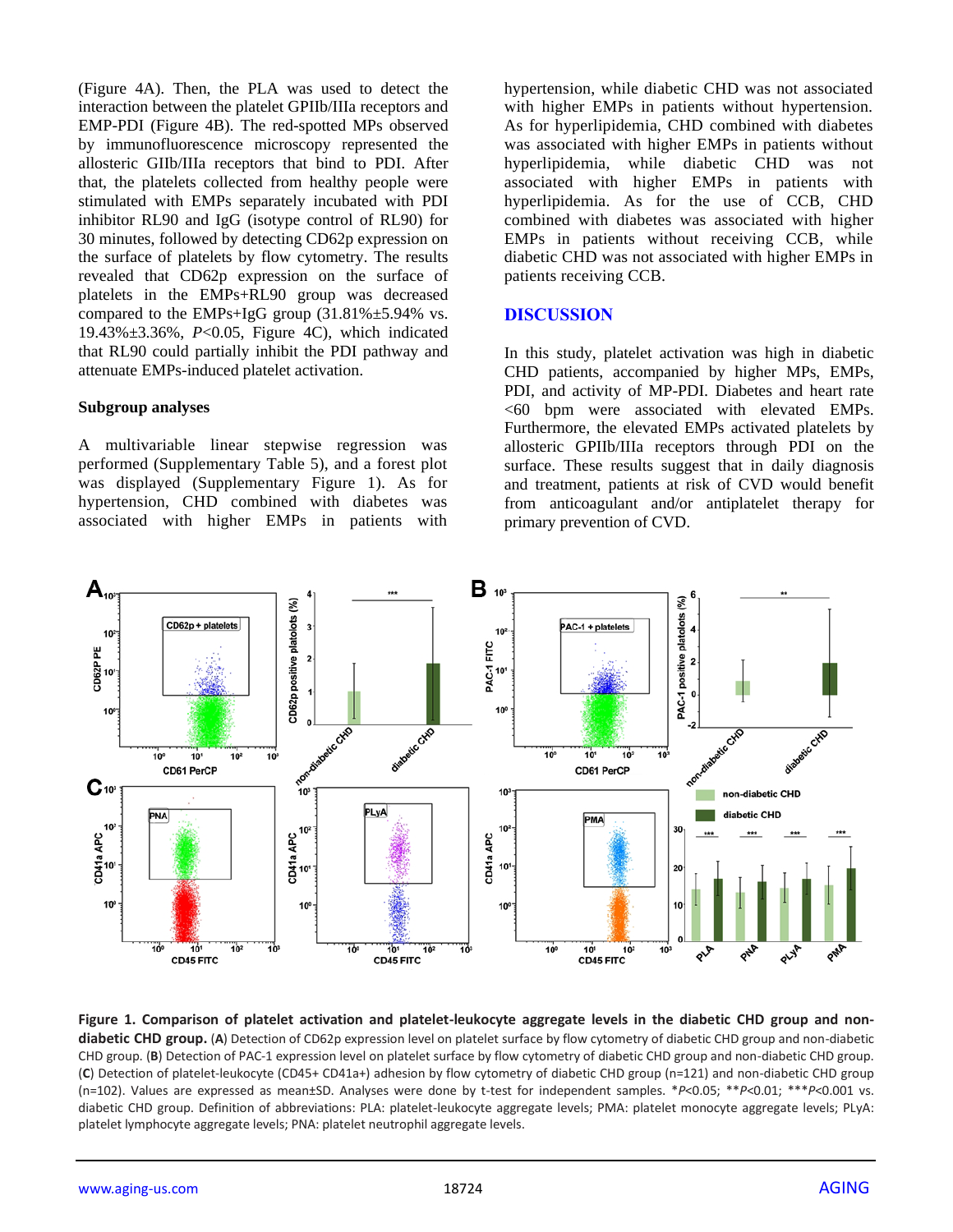Previous studies confirmed the presence of platelet hyper-reactivity/activation in diabetes [32]. These results have been further confirmed by the present study, especially in the case of an equivalent dose of antiplatelet drugs, and the platelets showed hyperreactivity/activation in diabetes, which plays a central role in accelerating atherothrombosis. The leading cause of hyper-reactivity of platelets remains unclear. Nonetheless, many recent studies have shown that MP plays a key role in hemostasis and thrombosis. The procoagulant characteristics of MP have been confirmed by the increased risk of involvement in various thromboembolic events, including thalassemia [33], atrial fibrillation [34], atherosclerosis, venous thrombosis [35], and other diseases. EMPs are biomarkers of vascular endothelium that reflect the pathological process of diabetes-related vascular diseases and endothelial dysfunction [36–38]. The present study showed that the release of EMPs was higher in patients with diabetes and CHD compared with those without diabetes, which was consistent with previous reports [39, 40]. There are many coagulation factors on the surface of EMPs, such as P-selectin, phosphatidylserine, tissue factor, and coagulation factors, among others, which play important roles in platelet activation and pro-coagulation process [28]. The EMP levels can affect the severity, lesion size, and prognosis of acute ischemic stroke [41]. Therefore, EMP may be an important source of platelet activation in diabetes.



**Figure 2. Comparison of circulating MPs, EMPs, PDI, and activity of MP-PDI in the diabetic CHD group and non-diabetic CHD group.** (**A**) Megamix Beads distribution (0.1 µm/0.3 µm /0.5 µm /0.9 µm). (**B**) MPs gate and count beads gate. (**C**) Circulating Annexin V+ MPs in non-diabetic CHD group and diabetic CHD group. (**D**) Circulating EMPs (Annexin V+/CD144+) in the non-diabetic CHD group and diabetic CHD group. (**E**) Circulating PMPs (Annexin V+/CD41+) MPs in non-diabetic CHD group and diabetic CHD group. (**F**) Detection of PDI concentration in serum of non-diabetic CHD group and diabetic CHD group. (**G**) Detection of PDI activity in MPs by insulin transhydrogenase assay of non-diabetic CHD group (n=121) and diabetic CHD group (n=102). Values are expressed as mean±SD. Analyses were done by t-test for independent samples. \**P*<0.05; \*\**P*<0.01; \*\*\**P*<0.001 vs. non-diabetic CHD group.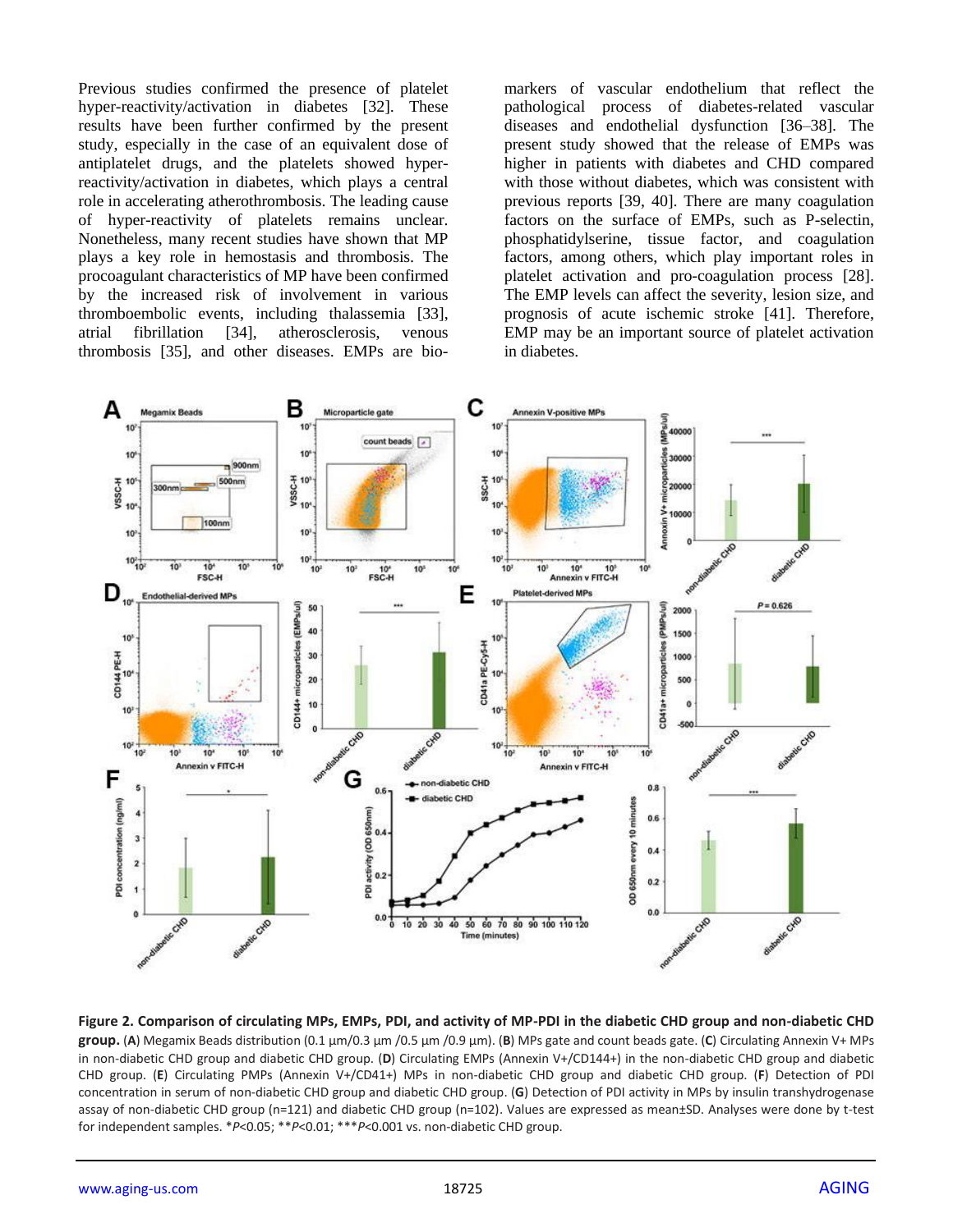During the occurrence and development of CVDs, changes in MPs' number, composition, and function are associated with a hyper-coagulation state, inflammation, and endothelial dysfunction [42]. In this study, we revealed that diabetes and heart rate were clinical factors associated with higher EMPs. In diabetes, insulin resistance, hyperglycemia, and hyperlipidemia can induce the apoptosis of endothelial cells through multiple signaling pathways [43–45], which further leads to an increase of EMPs. It was reported that the circulating MPs were elevated in obese patients [46, 47]. However, the EMP levels decreased, and the endothelial function improved after six months of aerobic exercise [48]. It suggests that high BMI is a link between high circulating EMPs and endothelial dysfunction. Compared with young people, the concentration of EMPs in the elderly is elevated, and the release of EMPs by endothelium activation may be



**Figure 3. Isolation and identification of EMPs and EMPs mediated platelet activation.** (**A**) The positive rate of CD144 in the plasma before and after isolation. (**B**) Transmission electron microscopy was used to observe the obtained microparticles with a diameter >100 nm. (**C**) Quantification and size estimation of EMPs by qNANO. (**D**) Adenosine diphosphate (ADP) (10 μg/ml), EMPs (2×10<sup>7</sup>/ml), and an equal amount of PBS were used to stimulate the platelets of healthy people. Detect platelet expression of CD62p by flow cytometry. Histograms represent the CD62p% change. \*\**P*<0.01 *vs.* control, ###*P*<0.001 *vs.* EMPs treatment (n=4-11). Data are analyzed by one-way ANOVA.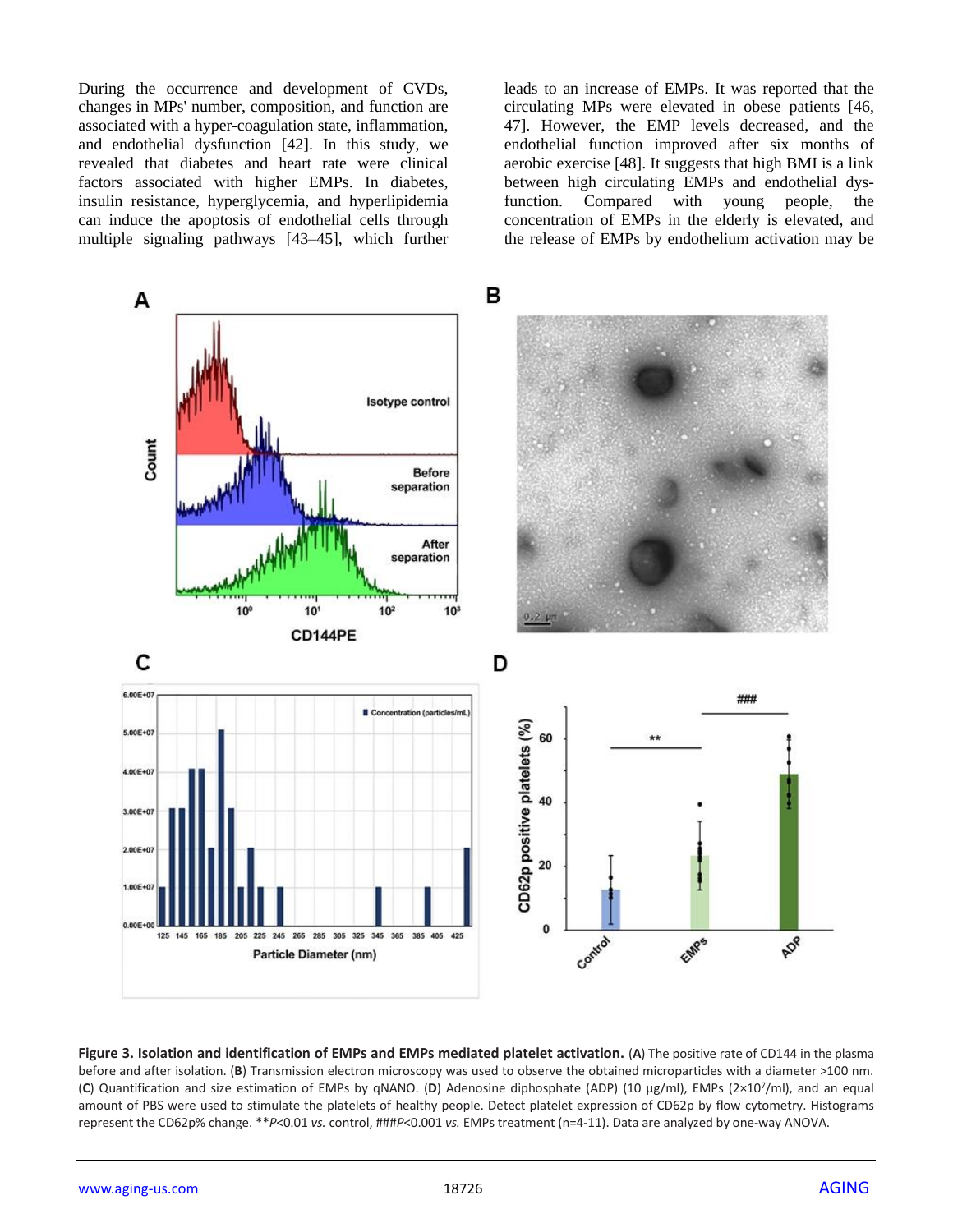related to the declined vascular function associated with age [49]. Nevertheless, in the present study, multiple linear regression analyses did not show a significant association between EMPs and BMI and age. At present, no study referred to the correlation between HR and EMP level, but it was reported that central systolic and pulse pressure was higher in patients with  $HR \leq 60$ bpm than those with  $HR \ge 80$  bpm [50]. Central systolic and pulse pressure were measures of arterial stiffness, which correlate significantly with endothelial function. An increase in vessel stiffness may represent a cause of endothelial dysfunction [51]. Therefore, comprehensive treatment of diabetes and maintaining HR in a normal range might be beneficial to protect vascular endothelial function and reduce EMPs, thereby decreasing the platelet activation induced by EMPs.

The mechanism of initiation of platelet activation by EMP was further investigated. PDI is found on PMPs and EMPs and is a key enzyme for activating GPIIb/IIIa receptors to accelerate thrombosis. Nevertheless, it is unclear whether EMP-PDI is involved in the development of CVDs and the activation of platelets in diabetes. This study showed that PDI concentration and MP-PDI activity were higher in diabetic patients with CHD than non-diabetic ones. PMPs and EMPs were the main sources of MP-PDI, and there was no significant difference in PMPs between the two groups. Still, EMPs were significantly elevated in the diabetic CHD group. Hence, we considered that the high circulating PDI and PDI activity is largely attributed to the higher levels of EMP, which suggested that the process of platelet activation by EMPs was associated with PDI. To confirm this hypothesis, the platelets were incubated with EMPs, verifying that EMPs could bind to platelet GPIIb/IIIa receptors through PDI to increase CD62p expression on the surface of platelets. In contrast, PDI inhibitor RL90 could effectively reduce CD62p expression on the surface of platelets. Therefore, the amount of EMPs is high in diabetic patients,



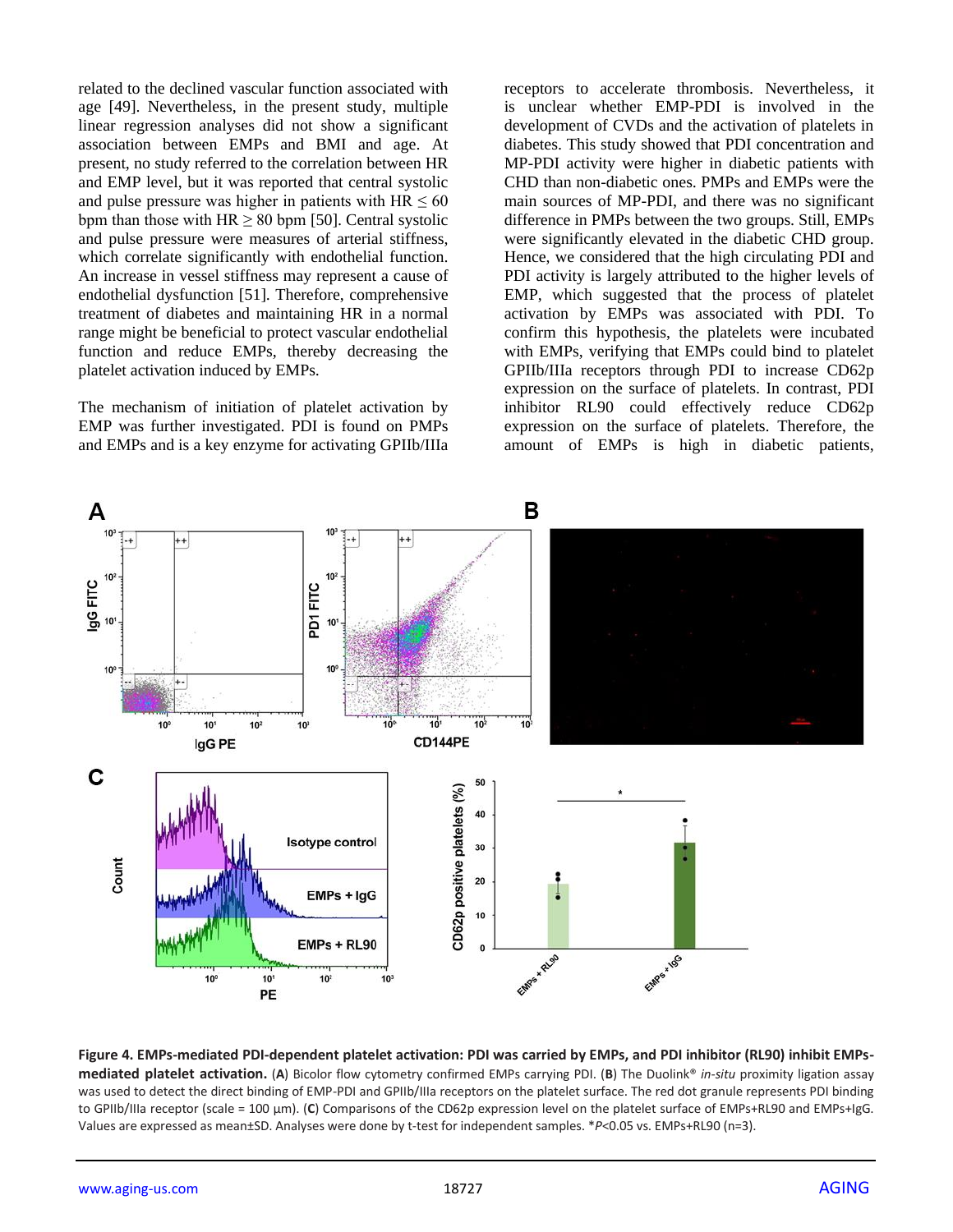simultaneously increased PDI on EMP, which tends to activate numerous platelets by allosteric GPIIb/IIIa receptors, causing significant increases in platelet activation and the occurrence of cardiovascular events. Exploring new therapeutic methods targeting this pathway may provide new sights for the comprehensive management of diabetic CHD patients. Our previous study in diabetic mice models showed that the PDI inhibitors RL90 and rutin could partially inhibit EMP-PDI and reduce platelet activation [30]. However, we have not examined the effectiveness of rutin on EMP-PDI inhibition in clinical trials, and future prospective studies are needed to verify the results.

Obesity is known to be associated with an increased risk of coronary heart disease, peripheral artery disease, stroke, and lower limb venous thrombosis [52–54]. Obesity is associated with altered levels of clotting factors and fibrinolytic pathways that lead to hypercoagulability [52, 55, 56]. In addition, studies have reported elevated MP levels derived from different cells in obese people [57–61]. It is also reported that at 12 months after weight loss in obese patients, EMPs are decreased significantly, and the percentage of EMP reduction was significantly related to the percentage reduction in BMI [62]. Obesity is a state of chronic oxidative stress and inflammation [63]. Prolonged activation or overactivation of the endothelium by inflammatory factors can lead to endothelial dysfunction and circulation EMP detachment from the blood vessels [64]. Nevertheless, the exact relationship between obesity and EMP production remains to be confirmed. The mechanism is unknown and additional studies are necessary.

There were some limitations. Only circulating PDI and activity of total MP-PDI were explored. Perfectly, a comparison of EMP-PDI between the two groups would increase accuracy. Compared to the EMPs+IgG group, CD62p expression on the surface of platelets in the EMPs+RL90 group was decreased but not abolished. Therefore, RL90 only partially inhibits rather than completely inhibits the PDI pathway and attenuates the platelet activation induced by EMPs. In fact, the present study and the literature have no answer to this question for now. Compensatory mechanisms might play a role. Additional studies are necessary to explain this phenomenon.

## **CONCLUSIONS**

In diabetic CHD patients, platelet activation was significantly high. Diabetes and heart rate  $\leq 60$  bpm were major factors associated with higher EMPs, and simultaneously high PDI activity on EMP, which tends

to activate numerous platelets by allosteric GPIIb/IIIa receptors.

## **AUTHOR CONTRIBUTIONS**

Xiao-di Sun carried out the studies, participated in collecting data, and drafted the manuscript. Lu Han, Ming Song, Ran-Ran Qin, Wei Zhang, and Hong-Tao Lan performed the statistical analysis and participated in its design. Ming Zhong and Zhi-Hao Wang helped to draft the manuscript. All authors read and approved the final manuscript. Dr. Zhi-Hao Wang is the guarantor of this work and, as such, had full access to all the data in the study and takes responsibility for the integrity of the data and the accuracy of the data analysis.

## **CONFLICTS OF INTEREST**

The authors declare that they have no conflicts of interest.

## **FUNDING**

This work was supported by the research grants from the National Natural Science Foundation of China (81471036, 81873534, 81702194, 81600633, 81670411, 81570400, 81801953, and 81470560), Key research and development program of Shandong Province (2019GSF108041, 2018GSF118002, 2018GSF118017, and 2017GSF18156), the Natural Science Foundation of Shandong Province (ZR2019QH010, ZR2014HQ037, and ZR2017BH023), and the Chinese Cardiovascular Association-V.G fund (2017-CCA-VG-012).

## **REFERENCES**

- 1. Patti G, Cavallari I, Andreotti F, Calabrò P, Cirillo P, Denas G, Galli M, Golia E, Maddaloni E, Marcucci R, Parato VM, Pengo V, Prisco D, et al, and Working Group on Thrombosis of the Italian Society of Cardiology. Prevention of atherothrombotic events in patients with diabetes mellitus: from antithrombotic therapies to new-generation glucose-lowering drugs. Nat Rev Cardiol. 2019; 16:113–30. <https://doi.org/10.1038/s41569-018-0080-2> PMI[D:30250166](https://pubmed.ncbi.nlm.nih.gov/30250166)
- 2. Cosentino F, Grant PJ, Aboyans V, Bailey CJ, Ceriello A, Delgado V, Federici M, Filippatos G, Grobbee DE, Hansen TB, Huikuri HV, Johansson I, Jüni P, et al, and ESC Scientific Document Group. 2019 ESC Guidelines on diabetes, pre-diabetes, and cardiovascular diseases developed in collaboration with the EASD. Eur Heart J. 2020; 41:255–323.

<https://doi.org/10.1093/eurheartj/ehz486> PMI[D:31497854](https://pubmed.ncbi.nlm.nih.gov/31497854)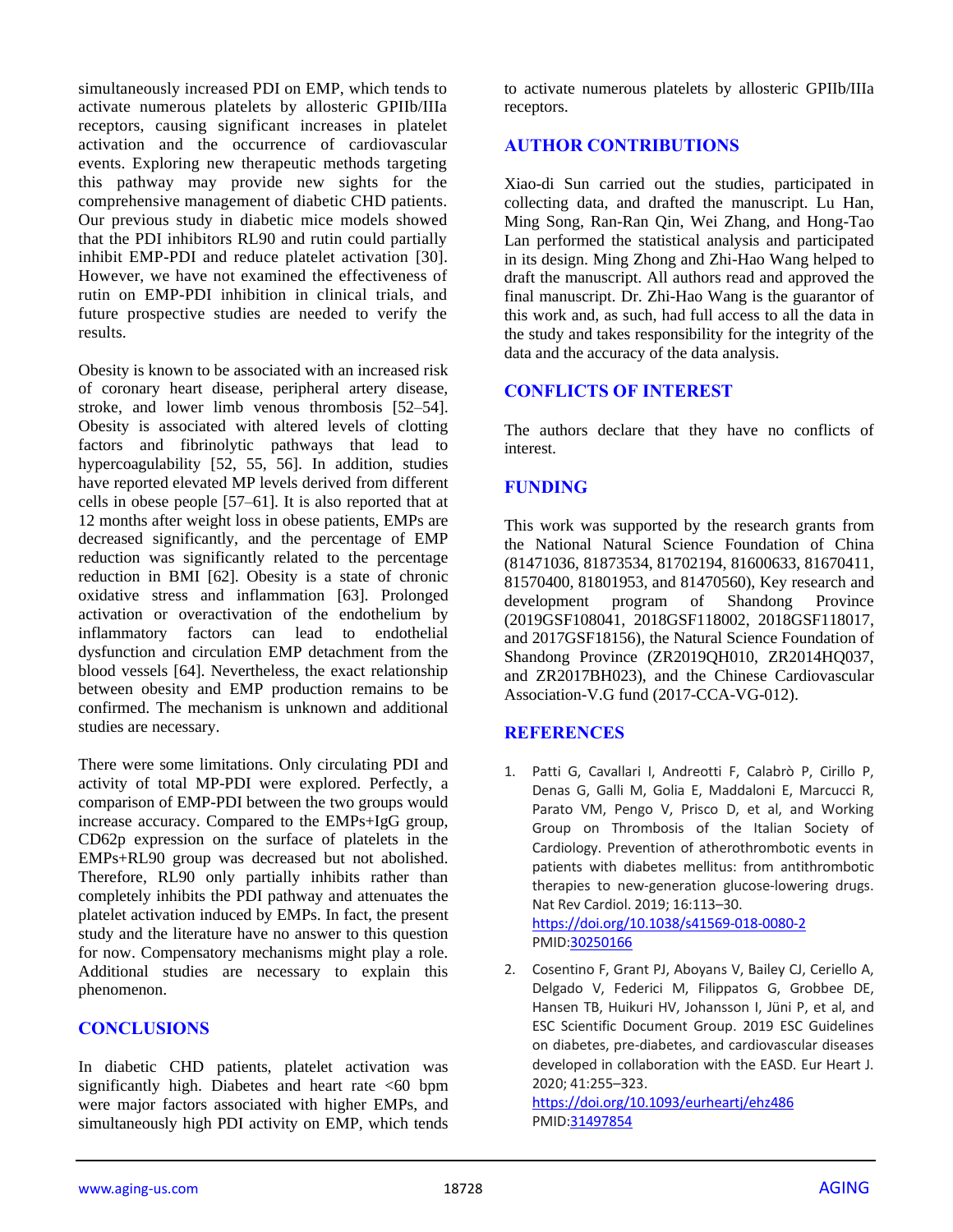3. Kapur A, Hall RJ, Malik IS, Qureshi AC, Butts J, de Belder M, Baumbach A, Angelini G, de Belder A, Oldroyd KG, Flather M, Roughton M, Nihoyannopoulos P, et al. Randomized comparison of percutaneous coronary intervention with coronary artery bypass grafting in diabetic patients. 1-year results of the CARDia (Coronary Artery Revascularization in Diabetes) trial. J Am Coll Cardiol. 2010; 55:432–40.

<https://doi.org/10.1016/j.jacc.2009.10.014> PMID[:20117456](https://pubmed.ncbi.nlm.nih.gov/20117456)

4. Klempfner R, Elis A, Matezky S, Keren G, Roth A, Finkelstein A, Banai S, Goldenberg I, Fisman EZ, Tenenbaum A, Arbel Y. Temporal trends in management and outcome of diabetic and nondiabetic patients with acute coronary syndrome (ACS): residual risk of long-term mortality persists: Insights from the ACS Israeli Survey (ACSIS) 2000-2010. Int J Cardiol. 2015; 179:546–51.

<https://doi.org/10.1016/j.ijcard.2014.10.116> PMID[:25466560](https://pubmed.ncbi.nlm.nih.gov/25466560)

- 5. Mehta SR, Tanguay JF, Eikelboom JW, Jolly SS, Joyner CD, Granger CB, Faxon DP, Rupprecht HJ, Budaj A, Avezum A, Widimsky P, Steg PG, Bassand JP, et al, and CURRENT-OASIS 7 trial investigators. Double-dose versus standard-dose clopidogrel and high-dose versus low-dose aspirin in individuals undergoing percutaneous coronary intervention for acute coronary syndromes (CURRENT-OASIS 7): a randomised factorial trial. Lancet. 2010; 376:1233–43. [https://doi.org/10.1016/S0140-6736\(10\)61088-4](https://doi.org/10.1016/S0140-6736(10)61088-4) PMID[:20817281](https://pubmed.ncbi.nlm.nih.gov/20817281)
- 6. Verdoia M, Pergolini P, Nardin M, Rolla R, Barbieri L, Schaffer A, Marino P, Bellomo G, Suryapranata H, De Luca G. Impact of diabetes on immature platelets fraction and its relationship with platelet reactivity in patients receiving dual antiplatelet therapy. J Thromb Thrombolysis. 2016; 42:245–53. <https://doi.org/10.1007/s11239-016-1348-1> PMID[:26951167](https://pubmed.ncbi.nlm.nih.gov/26951167)
- 7. Deharo P, Quilici J, Camoin-Jau L, Johnson TW, Bassez C, Bonnet G, Fernandez M, Ibrahim M, Suchon P, Verdier V, Fourcade L, Morange PE, Bonnet JL, et al. Benefit of Switching Dual Antiplatelet Therapy After Acute Coronary Syndrome According to On-Treatment Platelet Reactivity: The TOPIC-VASP Pre-Specified Analysis of the TOPIC Randomized Study. JACC Cardiovasc Interv. 2017; 10:2560–70. <https://doi.org/10.1016/j.jcin.2017.08.044> PMID[:29268886](https://pubmed.ncbi.nlm.nih.gov/29268886)
- 8. Avogaro A, Albiero M, Menegazzo L, de Kreutzenberg S, Fadini GP. Endothelial dysfunction in diabetes: the role of reparatory mechanisms. Diabetes Care. 2011 (Suppl 2); 34:S285–90.

<https://doi.org/10.2337/dc11-s239> PMI[D:21525470](https://pubmed.ncbi.nlm.nih.gov/21525470)

- 9. Kaur R, Kaur M, Singh J. Endothelial dysfunction and platelet hyperactivity in type 2 diabetes mellitus: molecular insights and therapeutic strategies. Cardiovasc Diabetol. 2018; 17:121. <https://doi.org/10.1186/s12933-018-0763-3> PMI[D:30170601](https://pubmed.ncbi.nlm.nih.gov/30170601)
- 10. Kolluru GK, Bir SC, Kevil CG. Endothelial dysfunction and diabetes: effects on angiogenesis, vascular remodeling, and wound healing. Int J Vasc Med. 2012; 2012:918267. <https://doi.org/10.1155/2012/918267> PMI[D:22611498](https://pubmed.ncbi.nlm.nih.gov/22611498)
- 11. Knapp M, Tu X, Wu R. Vascular endothelial dysfunction, a major mediator in diabetic cardiomyopathy. Acta Pharmacol Sin. 2019; 40:1–8. <https://doi.org/10.1038/s41401-018-0042-6> PMI[D:29867137](https://pubmed.ncbi.nlm.nih.gov/29867137)
- 12. Leader A, Mor-Cohen R, Ram R, Sheptovitsky V, Seligsohn U, Rosenberg N, Lahav J. The role of protein disulfide isomerase in the post-ligation phase of β3 integrin-dependent cell adhesion. Thromb Res. 2015; 136:1259–65. <https://doi.org/10.1016/j.thromres.2015.10.030>

PMI[D:26514956](https://pubmed.ncbi.nlm.nih.gov/26514956)

- 13. Scharf RE. Platelet Signaling in Primary Haemostasis and Arterial Thrombus Formation: Part 2. Hamostaseologie. 2018; 38:211–22. <https://doi.org/10.1055/s-0038-1675149> PMI[D:30500969](https://pubmed.ncbi.nlm.nih.gov/30500969)
- 14. Wang C, Yu J, Huo L, Wang L, Feng W, Wang CC. Human protein-disulfide isomerase is a redoxregulated chaperone activated by oxidation of domain a'. J Biol Chem. 2012; 287:1139–49. <https://doi.org/10.1074/jbc.M111.303149> PMI[D:22090031](https://pubmed.ncbi.nlm.nih.gov/22090031)
- 15. Ping S, Liu S, Zhou Y, Li Z, Li Y, Liu K, Bardeesi AS, Wang L, Chen J, Deng L, Wang J, Wang H, Chen D, et al. Protein disulfide isomerase-mediated apoptosis and proliferation of vascular smooth muscle cells induced by mechanical stress and advanced glycosylation end products result in diabetic mouse vein graft atherosclerosis. Cell Death Dis. 2017; 8:e2818. <https://doi.org/10.1038/cddis.2017.213> PMI[D:28542133](https://pubmed.ncbi.nlm.nih.gov/28542133)
- 16. Cho J, Kennedy DR, Lin L, Huang M, Merrill-Skoloff G, Furie BC, Furie B. Protein disulfide isomerase capture during thrombus formation *in vivo* depends on the presence of β3 integrins. Blood. 2012; 120:647–55. <https://doi.org/10.1182/blood-2011-08-372532> PMI[D:22653978](https://pubmed.ncbi.nlm.nih.gov/22653978)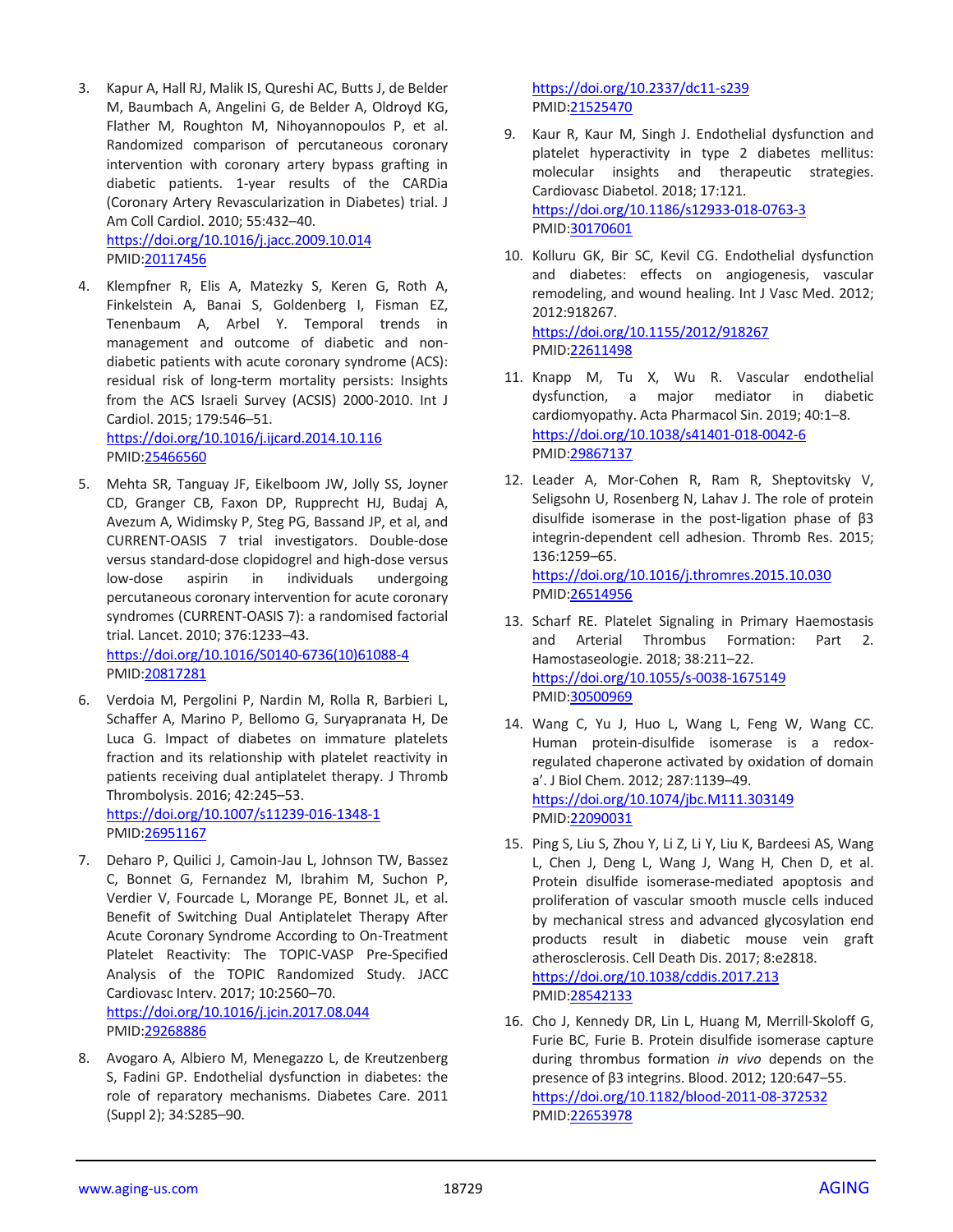- 17. Bledzka K, Smyth SS, Plow EF. Integrin αIIbβ3: from discovery to efficacious therapeutic target. Circ Res. 2013; 112:1189–200. <https://doi.org/10.1161/CIRCRESAHA.112.300570> PMID[:23580774](https://pubmed.ncbi.nlm.nih.gov/23580774)
- 18. Essex DW, Li M, Miller A, Feinman RD. Protein disulfide isomerase and sulfhydryl-dependent pathways in platelet activation. Biochemistry. 2001; 40:6070–75. <https://doi.org/10.1021/bi002454e> PMID[:11352743](https://pubmed.ncbi.nlm.nih.gov/11352743)
- 19. Ponamarczuk H, Popielarski M, Stasiak M, Bednarek R, Studzian M, Pulaski L, Babinska A, Swiatkowska M. Contribution of activated beta3 integrin in the PDI release from endothelial cells. Front Biosci (Landmark Ed). 2018; 23:1612–27. <https://doi.org/10.2741/4663> PMI[D:29293453](https://pubmed.ncbi.nlm.nih.gov/29293453)
- 20. Kim K, Hahm E, Li J, Holbrook LM, Sasikumar P, Stanley RG, Ushio-Fukai M, Gibbins JM, Cho J. Platelet protein disulfide isomerase is required for thrombus formation but not for hemostasis in mice. Blood. 2013; 122: 1052–61.

<https://doi.org/10.1182/blood-2013-03-492504> PMID[:23788140](https://pubmed.ncbi.nlm.nih.gov/23788140)

- 21. Fan GQ, Qin RR, Li YH, Song DJ, Chen TS, Zhang W, Zhong M, Zhang Y, Xing YQ, Wang ZH. Endothelial cells microparticle-associated protein disulfide isomerase promotes platelet activation in metabolic syndrome. Oncotarget. 2016; 7:83231–40. <https://doi.org/10.18632/oncotarget.13081> PMID[:27825126](https://pubmed.ncbi.nlm.nih.gov/27825126)
- 22. Jasuja R, Furie B, Furie BC. Endothelium-derived but not platelet-derived protein disulfide isomerase is required for thrombus formation *in vivo*. Blood. 2010; 116:4665–74. <https://doi.org/10.1182/blood-2010-04-278184>
- PMID[:20668226](https://pubmed.ncbi.nlm.nih.gov/20668226) 23. Li S, Wei J, Zhang C, Li X, Meng W, Mo X, Zhang Q, Liu
- Q, Ren K, Du R, Tian H, Li J. Cell-Derived Microparticles in Patients with Type 2 Diabetes Mellitus: a Systematic Review and Meta-Analysis. Cell Physiol Biochem. 2016; 39:2439–50.

<https://doi.org/10.1159/000452512> PMID[:27832642](https://pubmed.ncbi.nlm.nih.gov/27832642)

- 24. Raturi A, Miersch S, Hudson JW, Mutus B. Platelet microparticle-associated protein disulfide isomerase promotes platelet aggregation and inactivates insulin. Biochim Biophys Acta. 2008; 1778:2790–96. <https://doi.org/10.1016/j.bbamem.2008.07.003> PMID[:18691554](https://pubmed.ncbi.nlm.nih.gov/18691554)
- 25. Markiewicz M, Richard E, Marks N, Ludwicka-Bradley A. Impact of endothelial microparticles on coagulation, inflammation, and angiogenesis in age-related vascular diseases. J Aging Res. 2013; 2013:734509. <https://doi.org/10.1155/2013/734509> PMID[:24288612](https://pubmed.ncbi.nlm.nih.gov/24288612)
- 26. Silambanan S, Hermes RS, Bhaskar E, Gayathri S. Endothelial Microparticle as an early Marker of Endothelial Dysfunction in Patients with Essential Hypertension: A Pilot Study. Indian J Clin Biochem. 2020; 35:245–50. <https://doi.org/10.1007/s12291-019-00861-w> PMI[D:32226258](https://pubmed.ncbi.nlm.nih.gov/32226258)
- 27. Deng F, Wang S, Zhang L. Endothelial microparticles act as novel diagnostic and therapeutic biomarkers of circulatory hypoxia-related diseases: a literature review. J Cell Mol Med. 2017; 21:1698–710. <https://doi.org/10.1111/jcmm.13125> PMI[D:28316143](https://pubmed.ncbi.nlm.nih.gov/28316143)
- 28. Dignat-George F, Boulanger CM. The many faces of endothelial microparticles. Arterioscler Thromb Vasc Biol. 2011; 31:27–33. <https://doi.org/10.1161/ATVBAHA.110.218123> PMI[D:21160065](https://pubmed.ncbi.nlm.nih.gov/21160065)
- 29. Shantsila E. Endothelial microparticles: a universal marker of vascular health? J Hum Hypertens. 2009; 23:359–61. <https://doi.org/10.1038/jhh.2008.138> PMI[D:19020535](https://pubmed.ncbi.nlm.nih.gov/19020535)
- 30. Qin RR, Zhu H, Wang F, Song M, Lin PL, Xing YQ, Zhang W, Zhong M, Wang ZH. Platelet activation in diabetic mice models: the role of vascular endothelial cellderived protein disulfide isomerase-mediated GP IIb/IIIa receptor activation. Aging (Albany NY). 2019; 11:6358–70.

<https://doi.org/10.18632/aging.102192> PMI[D:31437127](https://pubmed.ncbi.nlm.nih.gov/31437127)

- 31. Chinese Diabetes Society. Guidelines for the prevention and treatment of type2 diabetes in China 2017. Chin J Diabetes Mellitus. 2018; 10:4–67.
- 32. Pretorius L, Thomson GJ, Adams RC, Nell TA, Laubscher WA, Pretorius E. Platelet activity and hypercoagulation in type 2 diabetes. Cardiovasc Diabetol. 2018; 17:141. <https://doi.org/10.1186/s12933-018-0783-z> PMI[D:30388964](https://pubmed.ncbi.nlm.nih.gov/30388964)
- 33. Klaihmon P, Phongpao K, Kheansaard W, Noulsri E, Khuhapinant A, Fucharoen S, Morales NP, Svasti S, Pattanapanyasat K, Chaichompoo P. Microparticles from splenectomized β-thalassemia/HbE patients play roles on procoagulant activities with thrombotic potential. Ann Hematol. 2017; 96:189–98. <https://doi.org/10.1007/s00277-016-2885-6> PMI[D:27900452](https://pubmed.ncbi.nlm.nih.gov/27900452)
- 34. Siwaponanan P, Keawvichit R, Udompunturak S, Hunnangkul S, Reesukumal K, Sukapirom K, Pattanapanyasat K, Krittayaphong R. Altered profile of circulating microparticles in nonvalvular atrial fibrillation. Clin Cardiol. 2019; 42:425–31. <https://doi.org/10.1002/clc.23158> PMID[:30680757](https://pubmed.ncbi.nlm.nih.gov/30680757)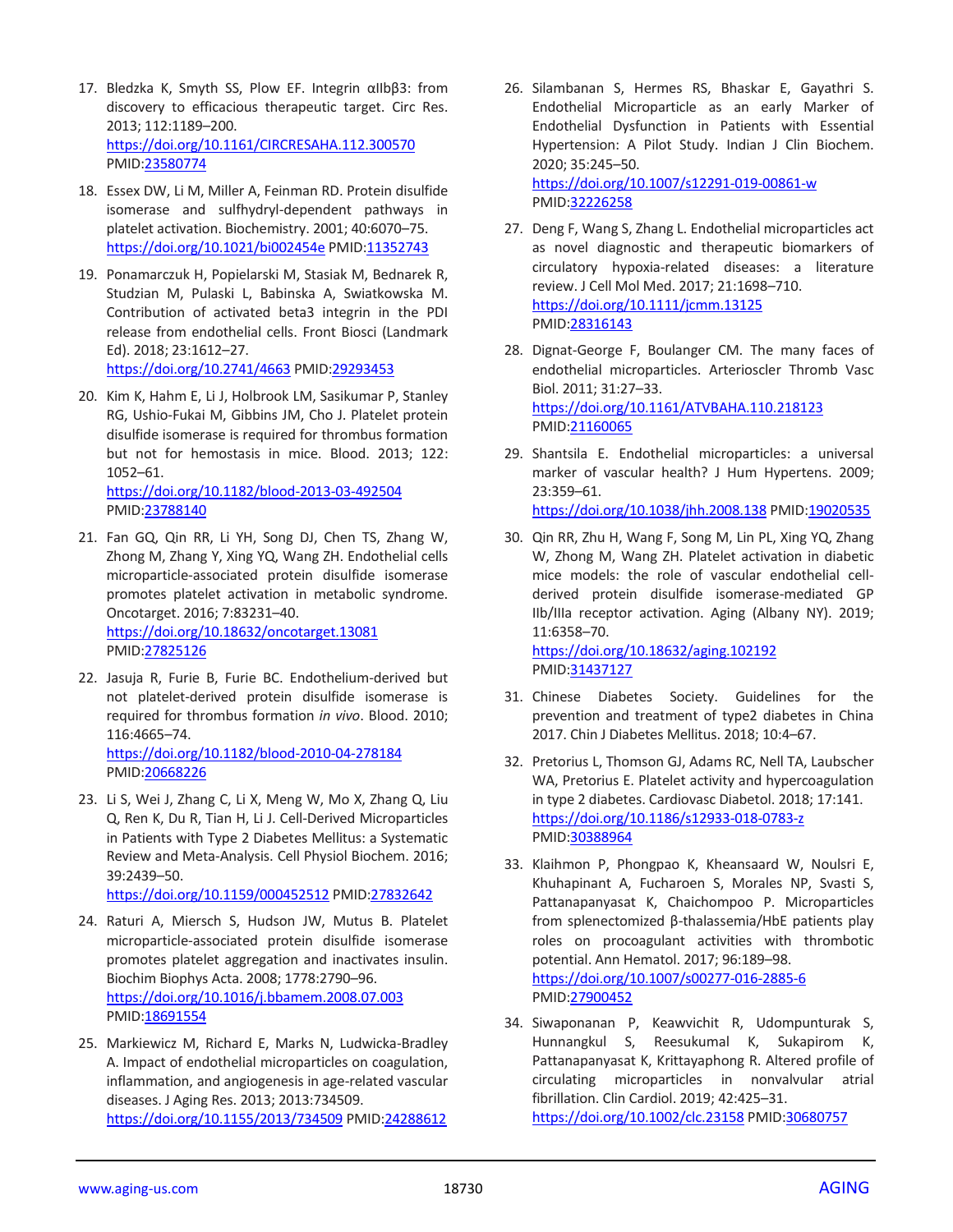- 35. Ramacciotti E, Hawley AE, Farris DM, Ballard NE, Wrobleski SK, Myers DD Jr, Henke PK, Wakefield TW. Leukocyte- and platelet-derived microparticles correlate with thrombus weight and tissue factor activity in an experimental mouse model of venous thrombosis. Thromb Haemost. 2009; 101:748–54. PMID[:19350121](https://pubmed.ncbi.nlm.nih.gov/19350121)
- 36. Deng F, Wang S, Zhang L. Endothelial Microparticles Act as Novel Diagnostic and Therapeutic Biomarkers of Diabetes and Its Complications: A Literature Review. Biomed Res Int. 2016; 2016:9802026. <https://doi.org/10.1155/2016/9802026> PMID[:27803933](https://pubmed.ncbi.nlm.nih.gov/27803933)
- 37. Alexandru N, Badila E, Weiss E, Cochior D, Stępień E, Georgescu A. Vascular complications in diabetes: Microparticles and microparticle associated microRNAs as active players. Biochem Biophys Res Commun. 2016; 472:1–10.

<https://doi.org/10.1016/j.bbrc.2016.02.038> PMID[:26891868](https://pubmed.ncbi.nlm.nih.gov/26891868)

- 38. Jansen F, Wang H, Przybilla D, Franklin BS, Dolf A, Pfeifer P, Schmitz T, Flender A, Endl E, Nickenig G, Werner N. Vascular endothelial microparticlesincorporated microRNAs are altered in patients with diabetes mellitus. Cardiovasc Diabetol. 2016; 15:49. <https://doi.org/10.1186/s12933-016-0367-8> PMID[:27005938](https://pubmed.ncbi.nlm.nih.gov/27005938)
- 39. Jansen F, Yang X, Franklin BS, Hoelscher M, Schmitz T, Bedorf J, Nickenig G, Werner N. High glucose condition increases NADPH oxidase activity in endothelial microparticles that promote vascular inflammation. Cardiovasc Res. 2013; 98:94–106. <https://doi.org/10.1093/cvr/cvt013> PMID[:23341580](https://pubmed.ncbi.nlm.nih.gov/23341580)
- 40. Leroyer AS, Tedgui A, Boulanger CM. Microparticles and type 2 diabetes. Diabetes Metab. 2008 (Suppl 1); 34:S27–32. [https://doi.org/10.1016/S1262-3636\(08\)70100-9](https://doi.org/10.1016/S1262-3636(08)70100-9) PMID[:18358424](https://pubmed.ncbi.nlm.nih.gov/18358424)
- 41. Simak J, Gelderman MP, Yu H, Wright V, Baird AE. Circulating endothelial microparticles in acute ischemic stroke: a link to severity, lesion volume and outcome. J Thromb Haemost. 2006; 4:1296–302. <https://doi.org/10.1111/j.1538-7836.2006.01911.x>

PMID[:16706974](https://pubmed.ncbi.nlm.nih.gov/16706974) 42. Tushuizen ME, Diamant M, Sturk A, Nieuwland R. Cellderived microparticles in the pathogenesis of cardiovascular disease: friend or foe? Arterioscler Thromb Vasc Biol. 2011; 31:4–9. <https://doi.org/10.1161/ATVBAHA.109.200998>

PMID[:21160062](https://pubmed.ncbi.nlm.nih.gov/21160062)

43. Sheu ML, Ho FM, Yang RS, Chao KF, Lin WW, Lin-Shiau SY, Liu SH. High glucose induces human endothelial cell

apoptosis through a phosphoinositide 3-kinaseregulated cyclooxygenase-2 pathway. Arterioscler Thromb Vasc Biol. 2005; 25:539–45. <https://doi.org/10.1161/01.ATV.0000155462.24263.e4> PMI[D:15653566](https://pubmed.ncbi.nlm.nih.gov/15653566)

44. Quagliaro L, Piconi L, Assaloni R, Martinelli L, Motz E, Ceriello A. Intermittent high glucose enhances apoptosis related to oxidative stress in human umbilical vein endothelial cells: the role of protein kinase C and NAD(P)H-oxidase activation. Diabetes. 2003; 52:2795–804. <https://doi.org/10.2337/diabetes.52.11.2795>

PMI[D:14578299](https://pubmed.ncbi.nlm.nih.gov/14578299)

- 45. Paone S, Baxter AA, Hulett MD, Poon IK. Endothelial cell apoptosis and the role of endothelial cell-derived extracellular vesicles in the progression of atherosclerosis. Cell Mol Life Sci. 2019; 76:1093–106. <https://doi.org/10.1007/s00018-018-2983-9> PMI[D:30569278](https://pubmed.ncbi.nlm.nih.gov/30569278)
- 46. Dimassi S, Chahed K, Boumiza S, Canault M, Tabka Z, Laurant P, Riva C. Role of eNOS- and NOX-containing microparticles in endothelial dysfunction in patients with obesity. Obesity (Silver Spring). 2016; 24:1305–12. <https://doi.org/10.1002/oby.21508> PMID[:27130266](https://pubmed.ncbi.nlm.nih.gov/27130266)
- 47. Esposito K, Ciotola M, Schisano B, Gualdiero R, Sardelli L, Misso L, Giannetti G, Giugliano D. Endothelial microparticles correlate with endothelial dysfunction in obese women. J Clin Endocrinol Metab. 2006; 91:3676–79.

<https://doi.org/10.1210/jc.2006-0851> PMID[:16822816](https://pubmed.ncbi.nlm.nih.gov/16822816)

- 48. Banzet S, Chennaoui M, Girard O, Racinais S, Drogou C, Chalabi H, Koulmann N. Changes in circulating microRNAs levels with exercise modality. J Appl Physiol (1985). 2013; 115:1237–44. <https://doi.org/10.1152/japplphysiol.00075.2013> PMI[D:23950168](https://pubmed.ncbi.nlm.nih.gov/23950168)
- 49. Landers-Ramos RQ, Serra MC, Blumenthal JB, Ryan AS, Hafer-Macko CE, Prior SJ. Type 2 diabetes and older age contribute to elevated plasma microparticle concentrations independent of chronic stroke. Exp Physiol. 2018; 103:1560–70. <https://doi.org/10.1113/EP087116>

PMI[D:30062787](https://pubmed.ncbi.nlm.nih.gov/30062787)

- 50. Maio R, Miceli S, Sciacqua A, Leone GG, Bruni R, Naccarato P, Martino F, Sesti G, Perticone F. Heart rate affects endothelial function in essential hypertension. Intern Emerg Med. 2013; 8:211–19. <https://doi.org/10.1007/s11739-011-0618-3> PMI[D:21559746](https://pubmed.ncbi.nlm.nih.gov/21559746)
- 51. Bao H, Chen YX, Huang K, Zhuang F, Bao M, Han Y, Chen XH, Shi Q, Yao QP, Qi YX. Platelet-derived microparticles promote endothelial cell proliferation in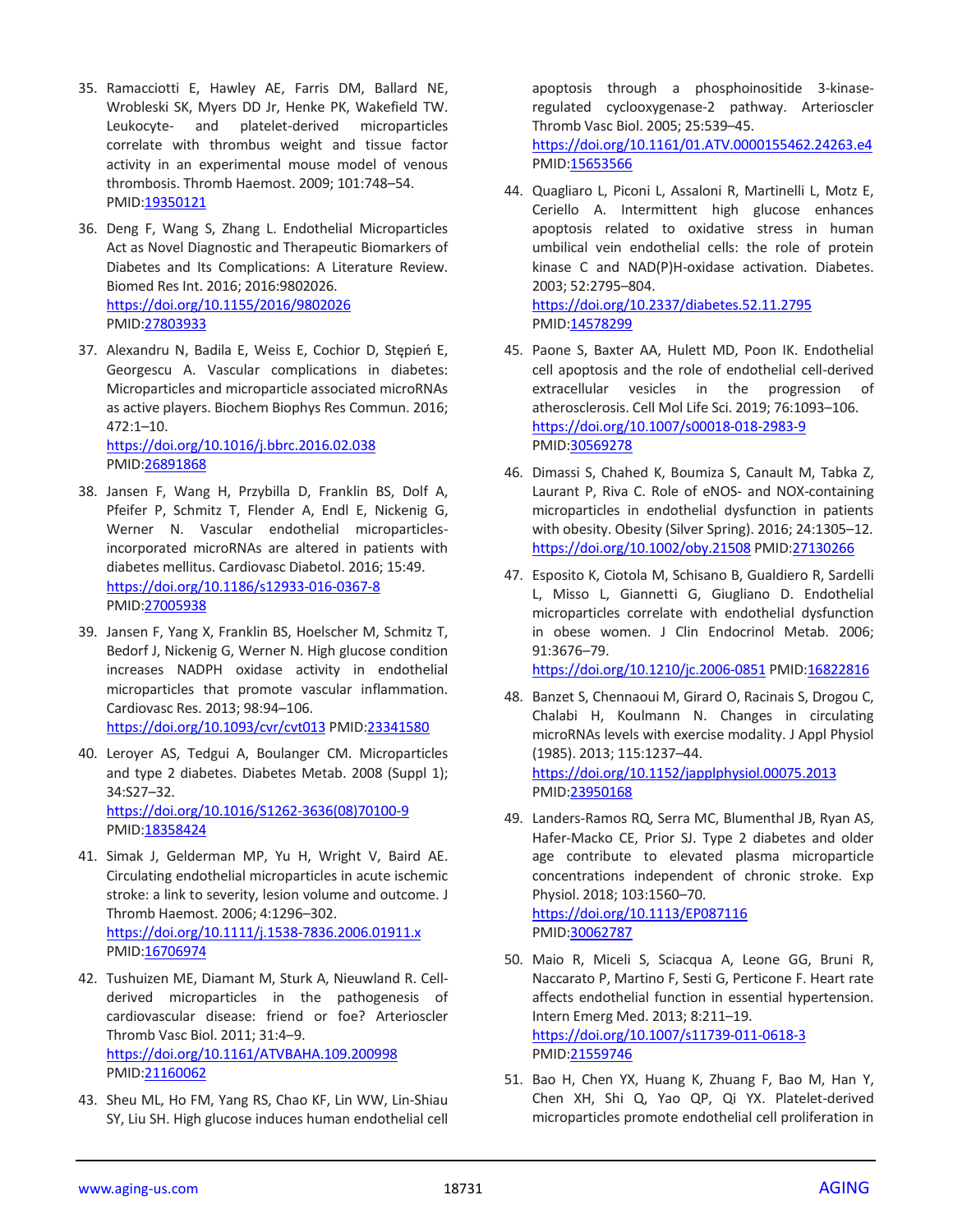hypertension via miR-142-3p. FASEB J. 2018; 32: 3912–23. <https://doi.org/10.1096/fj.201701073R>

PMID[:29481306](https://pubmed.ncbi.nlm.nih.gov/29481306)

52. Poirier P, Giles TD, Bray GA, Hong Y, Stern JS, Pi-Sunyer FX, Eckel RH, and American Heart Association, and Obesity Committee of the Council on Nutrition, Physical Activity, and Metabolism. Obesity and cardiovascular disease: pathophysiology, evaluation, and effect of weight loss: an update of the 1997 American Heart Association Scientific Statement on Obesity and Heart Disease from the Obesity Committee of the Council on Nutrition, Physical Activity, and Metabolism. Circulation. 2006; 113: 898–918.

[https://doi.org/10.1161/CIRCULATIONAHA.106.17101](https://doi.org/10.1161/CIRCULATIONAHA.106.171016) [6](https://doi.org/10.1161/CIRCULATIONAHA.106.171016) PMID[:16380542](https://pubmed.ncbi.nlm.nih.gov/16380542)

- 53. Hicks CW, Yang C, Ndumele CE, Folsom AR, Heiss G, Black JH 3rd, Selvin E, Matsushita K. Associations of Obesity With Incident Hospitalization Related to Peripheral Artery Disease and Critical Limb Ischemia in the ARIC Study. J Am Heart Assoc. 2018; 7:e008644. <https://doi.org/10.1161/JAHA.118.008644> PMID[:30369315](https://pubmed.ncbi.nlm.nih.gov/30369315)
- 54. Akil L, Ahmad HA. Relationships between obesity and cardiovascular diseases in four southern states and Colorado. J Health Care Poor Underserved. 2011; 22:61–72.

<https://doi.org/10.1353/hpu.2011.0166> PMID[:22102306](https://pubmed.ncbi.nlm.nih.gov/22102306)

- 55. Kornblith LZ, Howard B, Kunitake R, Redick B, Nelson M, Cohen MJ, Callcut R. Obesity and clotting: Body mass index independently contributes to hypercoagulability after injury. J Trauma Acute Care Surg. 2015; 78:30–36. <https://doi.org/10.1097/TA.0000000000000490> PMID[:25539200](https://pubmed.ncbi.nlm.nih.gov/25539200)
- 56. Blokhin IO, Lentz SR. Mechanisms of thrombosis in obesity. Curr Opin Hematol. 2013; 20:437–44. <https://doi.org/10.1097/MOH.0b013e3283634443> PMID[:23817170](https://pubmed.ncbi.nlm.nih.gov/23817170)
- 57. Goichot B, Grunebaum L, Desprez D, Vinzio S, Meyer L, Schlienger JL, Lessard M, Simon C. Circulating procoagulant microparticles in obesity. Diabetes Metab. 2006; 32:82–85. [https://doi.org/10.1016/s1262-3636\(07\)70251-3](https://doi.org/10.1016/s1262-3636(07)70251-3) PMID[:16523191](https://pubmed.ncbi.nlm.nih.gov/16523191)
- 58. Morel O, Luca F, Grunebaum L, Jesel L, Meyer N, Desprez D, Robert S, Dignat-George F, Toti F, Simon C, Goichot B. Short-term very low-calorie diet in obese females improves the haemostatic balance through the reduction of leptin levels, PAI-1 concentrations and a diminished release of platelet and leukocyte-derived microparticles. Int J Obes (Lond). 2011; 35:1479–86. <https://doi.org/10.1038/ijo.2011.19> PMI[D:21386797](https://pubmed.ncbi.nlm.nih.gov/21386797)
- 59. Murakami T, Horigome H, Tanaka K, Nakata Y, Ohkawara K, Katayama Y, Matsui A. Impact of weight reduction on production of platelet-derived microparticles and fibrinolytic parameters in obesity. Thromb Res. 2007; 119:45–53. <https://doi.org/10.1016/j.thromres.2005.12.013> PMI[D:16480759](https://pubmed.ncbi.nlm.nih.gov/16480759)
- 60. Stepanian A, Bourguignat L, Hennou S, Coupaye M, Hajage D, Salomon L, Alessi MC, Msika S, de Prost D. Microparticle increase in severe obesity: not related to metabolic syndrome and unchanged after massive weight loss. Obesity (Silver Spring). 2013; 21:2236–43. <https://doi.org/10.1002/oby.20365> PMI[D:23512861](https://pubmed.ncbi.nlm.nih.gov/23512861)
- 61. Cimenti C, Mangge H, Haidl H, Zach D, Muntean W. Thrombin generation in severely obese children. J Thromb Haemost. 2006; 4:1834–36. <https://doi.org/10.1111/j.1538-7836.2006.02038.x> PMI[D:16879229](https://pubmed.ncbi.nlm.nih.gov/16879229)
- 62. Campello E, Zabeo E, Radu CM, Spiezia L, Foletto M, Prevedello L, Gavasso S, Bulato C, Vettor R, Simioni P. Dynamics of circulating microparticles in obesity after weight loss. Intern Emerg Med. 2016; 11:695–702. <https://doi.org/10.1007/s11739-016-1397-7> PMI[D:26837209](https://pubmed.ncbi.nlm.nih.gov/26837209)
- 63. Furukawa S, Fujita T, Shimabukuro M, Iwaki M, Yamada Y, Nakajima Y, Nakayama O, Makishima M, Matsuda M, Shimomura I. Increased oxidative stress in obesity and its impact on metabolic syndrome. J Clin Invest. 2004; 114:1752–61. <https://doi.org/10.1172/JCI21625> PMI[D:15599400](https://pubmed.ncbi.nlm.nih.gov/15599400)
- 64. Dignat-George F, Sampol J. Circulating endothelial cells in vascular disorders: new insights into an old concept. Eur J Haematol. 2000; 65:215–20. [https://doi.org/10.1034/j.1600-0609.2000.06500](https://doi.org/10.1034/j.1600-0609.2000.065004215.x) [4215.x](https://doi.org/10.1034/j.1600-0609.2000.065004215.x) PMID[:11073162](https://pubmed.ncbi.nlm.nih.gov/11073162)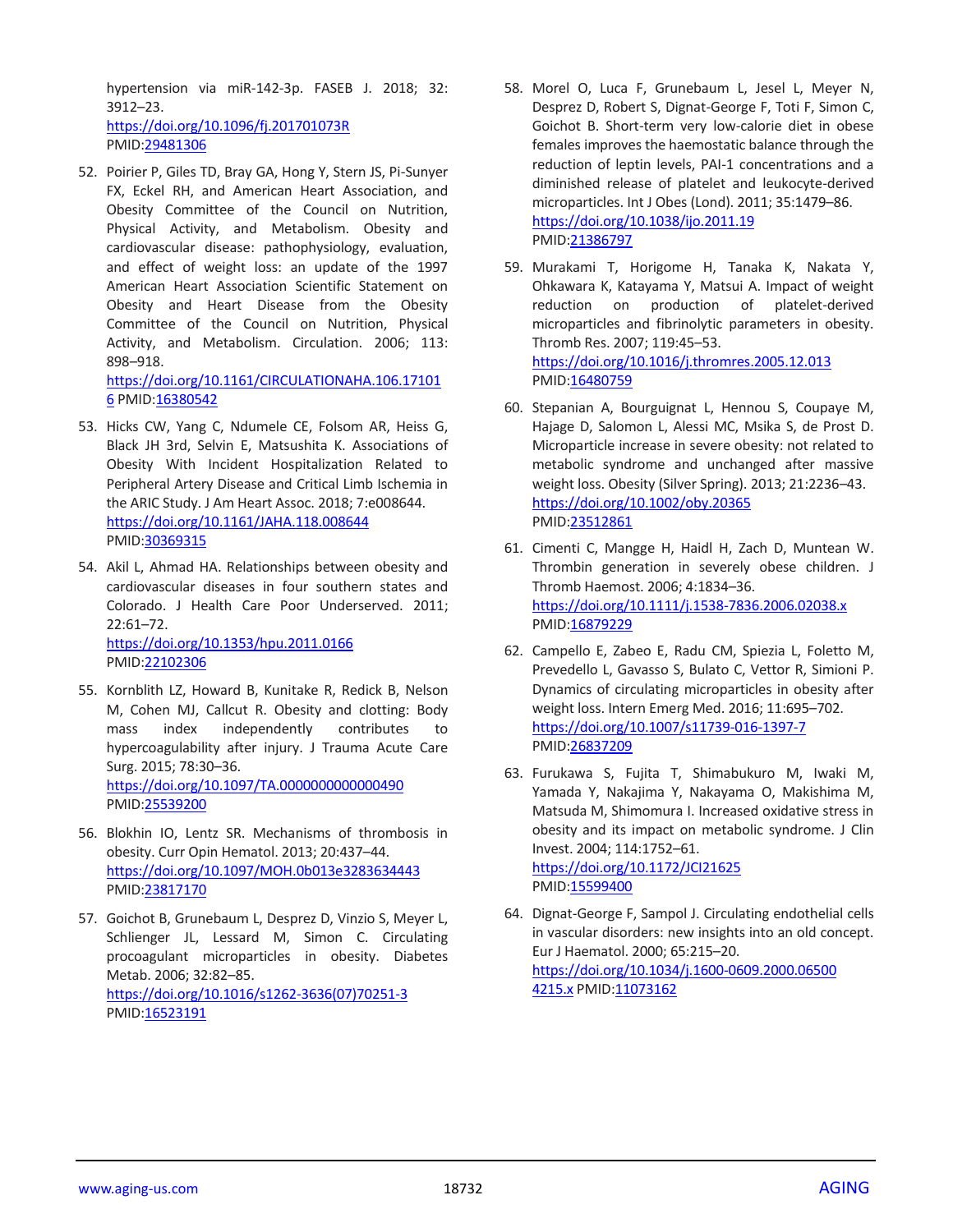## **SUPPLEMENTARY MATERIALS**

## **Supplementary Figure**



**Supplementary Figure 1. Forest plot of subgroup analysis for hypertension, hyperlipidemia, and application of CCB.** The figure presents the adjusted beta coefficients of diabetes in each subgroup.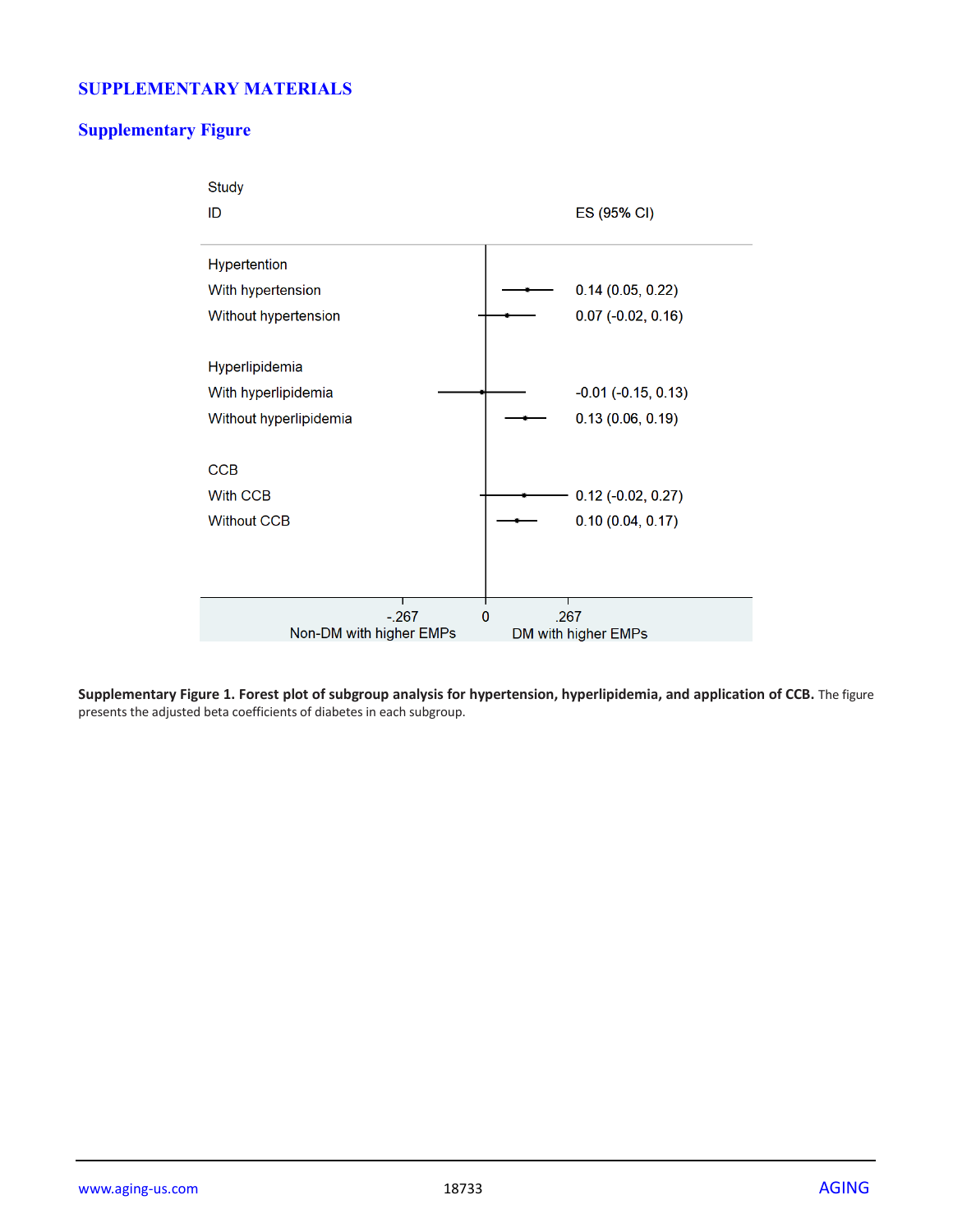# **Supplementary Tables**

**Supplementary Table 1. Clinical and biological characteristics in the study population.**

|                                       | <b>Non-diabetic CHD</b> | <b>Diabetic CHD</b>      | $\boldsymbol{P}$ |
|---------------------------------------|-------------------------|--------------------------|------------------|
| <b>Clinical features</b>              | $(n=121)$               | $(n=102)$                |                  |
| Sex, Male, n (%)                      | 84 (69.42%)             | 62 (60.78%)              | 0.177            |
| Age (years)                           | $60.37 + 9.50$          | 62.708.60                | 0.059            |
| Hypertension, n (%)                   | 62 (51.24%)             | 69 (67.65%)*             | 0.013            |
| Hyperlipidemia, n (%)                 | 17 (14.17%)             | 27 (26.47%)*             | 0.020            |
| Stroke history, n (%)                 | 1(0.83%)                | $5(4.90\%)$              | 0.061            |
| Smoking history, n (%)                | 61 (50.41%)             | 43 (42.16%)              | 0.218            |
| Drinking history, n (%)               | 38 (31.40%)             | 32 (31.37%)              | 0.996            |
| Family history of hypertension, n (%) | 26 (21.49%)             | 19 (18.63%)              | 0.596            |
| Family history of CAD, n (%)          | 21 (17.36%)             | 16 (15.69%)              | 0.739            |
| Family history of DM, n (%)           | 2(1.65%)                | $12(11.76\%)$ ***        | 0.000            |
| Family history of CVD, n (%)          | 3(2.48%)                | $1(1.0\%)$               | 0.401            |
| BMI $(kg/m2)$                         | 25.69 (23.63, 27.94)    | 25.67 (23.83, 28.08)     | 0.722            |
| <b>WHR</b>                            | 0.93(0.89, 0.97)        | $0.95(0.91, 0.99)$ *     | 0.048            |
| SBP (mmHg)                            | $133.18 \pm 16.63$      | $141.11 \pm 18.87**$     | 0.001            |
| $DBP$ (mmHg)                          | $77.67 \pm 12.16$       | $75.22 \pm 10.59$        | 0.114            |
| TG (mmol/L)                           | 1.30(1.02, 1.85)        | 1.435 (1.11, 2.30)       | 0.063            |
| TC (mmol/L)                           | 3.96 (3.37, 4.51)       | 3.905 (3.22, 4.68)       | 0.695            |
| HDL-C (mmol/L)                        | 1.09(0.93, 1.26)        | $1.00(0.87, 1.17)$ **    | 0.007            |
| $LDL-C$ (mmol/ $L$ )                  | 2.22 (1.88, 2.79)       | 2.17(1.69, 2.76)         | 0.351            |
| FPG (mmol/L)                          | 4.74(4.45, 5.2)         | $7.205(5.96, 8.67)$ ***  | < 0.001          |
| Albumin (g/L)                         | 44.4 (42.45, 46.15)     | 44.5 (42.8, 47)          | 0.425            |
| $UA$ ( $\mu$ mol/L)                   | 304.5 (261, 377.5)      | 299 (247, 356.5)         | 0.361            |
| $Cr$ ( $\mu$ mol/L)                   | 69 (61, 79)             | 66 (59, 79)              | 0.210            |
| $Na^+$ (mmol/L)                       | 143 (142, 145)          | 143 (141, 144)*          | 0.044            |
| $K+$ (mmol/L)                         | 4.02 (3.84, 4.22)       | $4.02$ $(3.82, 4.25)$    | 0.906            |
| $Cl$ - (mmol/L)                       | 106 (104, 108)          | $105(103, 108)*$         | 0.036            |
| $NT-proBNP$ (pg/ml)                   | 63.78 (33.205, 142.2)   | 137.6 (66.645, 322.1)*** | < 0.001          |
| WBC $(\times 10^9$ /L)                | 5.635 (4.95, 6.67)      | $6.08(5.42, 7.03)*$      | 0.020            |
| RBC $(\times 10^9$ /L)                | $4.69 \pm 0.45$         | $4.62 \pm 0.46$          | 0.273            |
| HB (g/L)                              | 140.5 (133, 150)        | 137 (129, 146)*          | 0.024            |
| PLT $(\times 10^9$ /L)                | 222 (179.5, 266)        | 213 (185, 258)           | 0.640            |
| PT(s)                                 | 11.3(10.9, 11.9)        | 11.4 (10.8, 11.8)        | 0.869            |
| APTT (s)                              | 30.6 (29.2, 32.65)      | 30.25 (28.8, 32.1)       | 0.276            |
| FIB(g/L)                              | $2.90 \pm 0.55$         | $3.17 \pm 0.54$ ***      | < 0.001          |
| D-dimer                               | 0.07(0.05, 0.135)       | 0.08(0.05, 0.13)         | 0.340            |
| Gensini score                         | 27(14, 50)              | 41 $(25, 66.5)$ **       | 0.001            |
| Treatment                             |                         |                          |                  |
| Aspirin, n (%)                        | 104 (95.95%)            | 84 (82.35%)              | 0.462            |
| ADP receptor inhibitor, $n$ (%)       | 69 (57.50%)             | 45 (44.12%)              | 0.055            |
| ACEI, $n$ $%$                         | 15 (12.40%)             | 14 (13.73%)              | 0.769            |
| ARB, $n$ $%$                          | 26 (21.49%)             | 30 (29.41%)              | 0.174            |
| $CCB, n$ $%$                          | 24 (19.83%)             | 46 (45.10%) ***          | < 0.001          |
| $\beta$ -blocker, n $(\%)$            | 64 (52.89%)             | 64 (62.75%)              | 0.138            |
| Statin, n (%)                         | 86 (71.07%)             | 73 (73.74%)              | 0.935            |
| Diuretics, n (%)                      | 10(8.26%)               | $9(8.82\%)$              | 0.882            |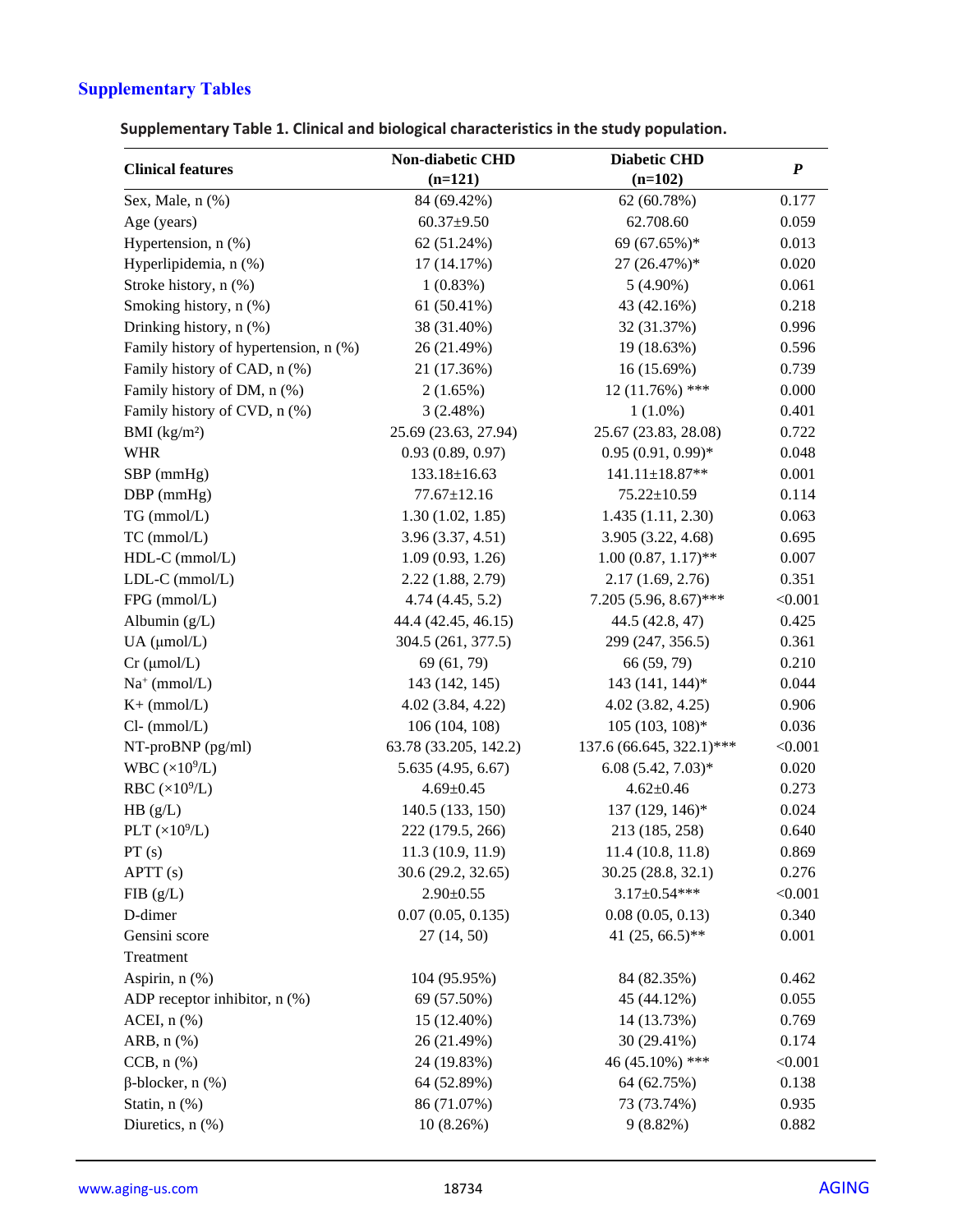| Metformin                       |                          | 56 (54.95%) |
|---------------------------------|--------------------------|-------------|
| Sulfonylurea                    |                          | 19 (18.63%) |
| <b>TZDs</b>                     | -                        | $4(3.92\%)$ |
| Glinide                         |                          | $7(6.86\%)$ |
| $\alpha$ -glucosidase inhibitor |                          | 29 (28.43%) |
| DPP-4 inhibitor                 |                          | $4(3.92\%)$ |
| Insulin                         | $\overline{\phantom{a}}$ | 23 (22.55%) |

Values are expressed as mean±SD, median (P25, P75), or number (%). Analyses were done by chi-square test (for categorical data) or t-test for independent samples (for continuous data). \**P*<0.05; \*\**P*<0.01; \*\*\**P*<0.001 vs. diabetic CHD.

Definition of abbreviations: BMI, body mass index; WHR, waist-to-hip ratio; SBP, systolic blood pressure; DBP, diastolic blood pressure; TG, triglyceride; TC, total cholesterol; HDL-C, high-density lipoprotein cholesterol; LDL-C, low-density lipoprotein cholesterol; FPG, fasting plasma glucose; UA, uric acid; Cr, creatinine; NT-proBNP, Nterminal pro–B-type brain natriuretic peptide; WBC, white blood cell; RBC, red blood cell; PLT, platelet; HB, hemoglobin; PT, prothrombin time; APTT, activated partial thromboplastin time; FIB, fibrinogen; ACEI, angiotensin-converting enzyme inhibitor; ARB, angiotensin receptor blocker; CCB, calcium-channel blocker; TZDs, thiazolidinediones; DPP-4, dipeptidyl peptidase-4.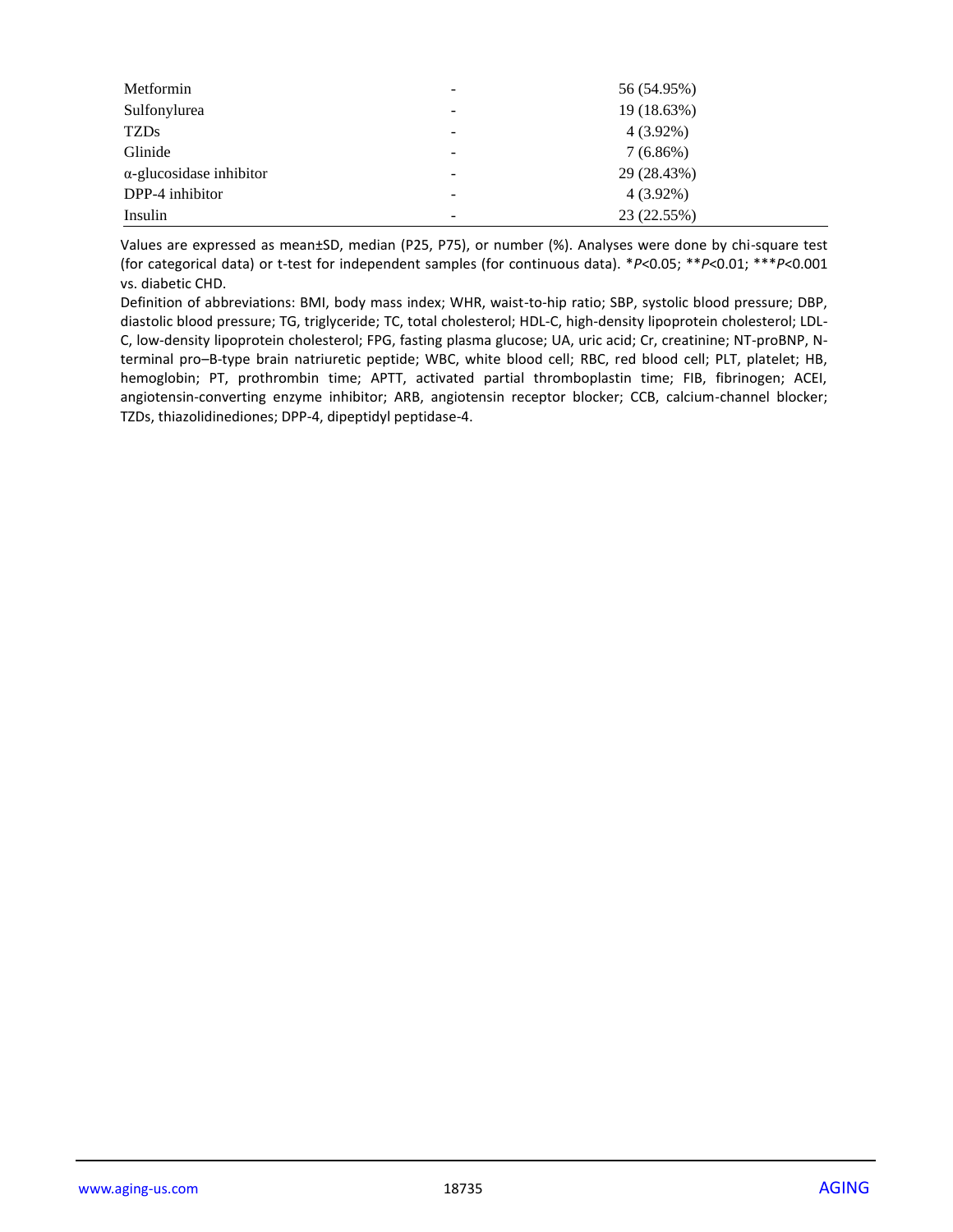| <b>Independent variable</b>   | β        | t        | $\boldsymbol{P}$ |
|-------------------------------|----------|----------|------------------|
| Constant                      | 2.879    | 23.031   | < 0.001          |
| <b>Sex</b>                    | 0.003    | 0.051    | 0.959            |
| Age                           | $-0.013$ | $-0.445$ | 0.657            |
| Hypertension                  | 0.076    | 1.480    | 0.140            |
| Hyperlipidemia                | 0.055    | 0.858    | 0.392            |
| Myocardial infarction history | $-0.053$ | $-0.205$ | 0.838            |
| Stroke history                | $-0.095$ | $-0.616$ | 0.538            |
| Drinking                      | 0.006    | 0.099    | 0.921            |
| BMI                           | $-0.001$ | $-0.042$ | 0.966            |
| <b>Heart Rate</b>             |          |          |                  |
| <60                           | 0.151    | 2.000    | 0.047            |
| 60-79                         | Ref      |          |                  |
| $\geq 80$                     | 0.049    | 0.792    | 0.429            |
| <b>Diabetes</b>               | 0.143    | 2.783    | 0.006            |
| Aspirin                       | 0.118    | 1.486    | 0.139            |
| ADP receptor inhibitor        | $-0.012$ | $-0.226$ | 0.822            |
| <b>Statins</b>                | 0.042    | 0.663    | 0.508            |

#### **Supplementary Table 2. Multiple regression report in CHD patients.**

Ln-transformed EMP was the dependent variable. Age, heart rate, BMI, and SBP were transformed into categorical variables: age: ≤50, 51-60, 61-70, ≥71 years; heart rate: <60, 60-79, ≥80 bpm; BMI: 18.5- 23.99, 24-27.99, ≥28 kg/m<sup>2</sup>.

ln EMP = 0.151×Heart rate (heart rate < 60 bpm) + 0.143×Diabetes + 2.879.

Definition of abbreviations: CHD, coronary heart disease; BMI, body mass index.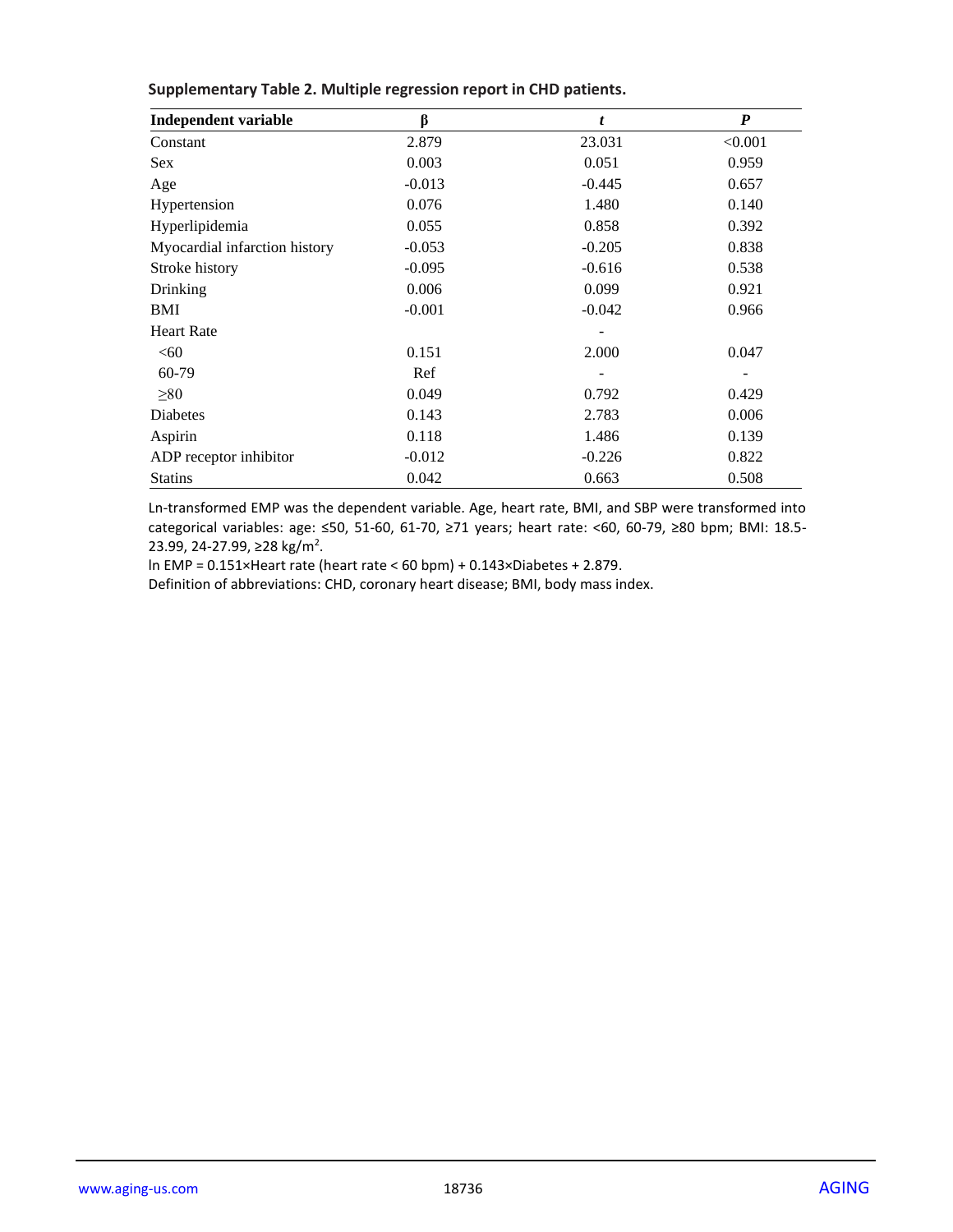| <b>Independent variable</b>   | ß        | t        | $\boldsymbol{P}$ |
|-------------------------------|----------|----------|------------------|
| Constant                      | 3.193    | 18.060   | < 0.001          |
| <b>Sex</b>                    | 0.079    | 0.953    | 0.343            |
| Age                           | $-0.077$ | $-1.557$ | 0.123            |
| Hypertension                  | 0.121    | 1.395    | 0.167            |
| Hyperlipidemia                | 0.031    | 0.332    | 0.741            |
| Myocardial infarction history | $-0.078$ | $-0.279$ | 0.781            |
| Stroke history                | $-0.067$ | $-0.363$ | 0.718            |
| Drinking                      | 0.063    | 0.688    | 0.493            |
| BMI                           | 0.050    | 0.940    | 0.350            |
| <b>Heart Rate</b>             |          |          |                  |
| <60                           | 0.241    | 2.122    | 0.037            |
| 60-79                         | ref      |          |                  |
| $\geq 80$                     | $-0.030$ | $-0.309$ | 0.758            |
| Aspirin                       | 0.152    | 1.215    | 0.228            |
| ADP receptor inhibitor        | $-0.088$ | $-1.032$ | 0.305            |
| <b>Statins</b>                | $-0.019$ | $-0.191$ | 0.849            |

**Supplementary Table 3. Multiple regression report in diabetic CHD group: EMPs as the dependent variable.**

Ln-transformed EMP was the dependent variable. Age, heart rate, BMI, and SBP were transformed into categorical variables: age: ≤50, 51-60, 61-70, ≥71 years; heart rate: <60, 60-79, ≥80 bpm; SBP: <120, 120-139, 140-159, ≥160 mmHg; BMI: 18.5-23.99, 24-27.99, ≥28 kg/m<sup>2</sup>.

ln EMP = 0.241×Heart rate (Heart rate < 60 bpm) + 3.193.

Definition of abbreviations: CHD, coronary heart disease; BMI, body mass index.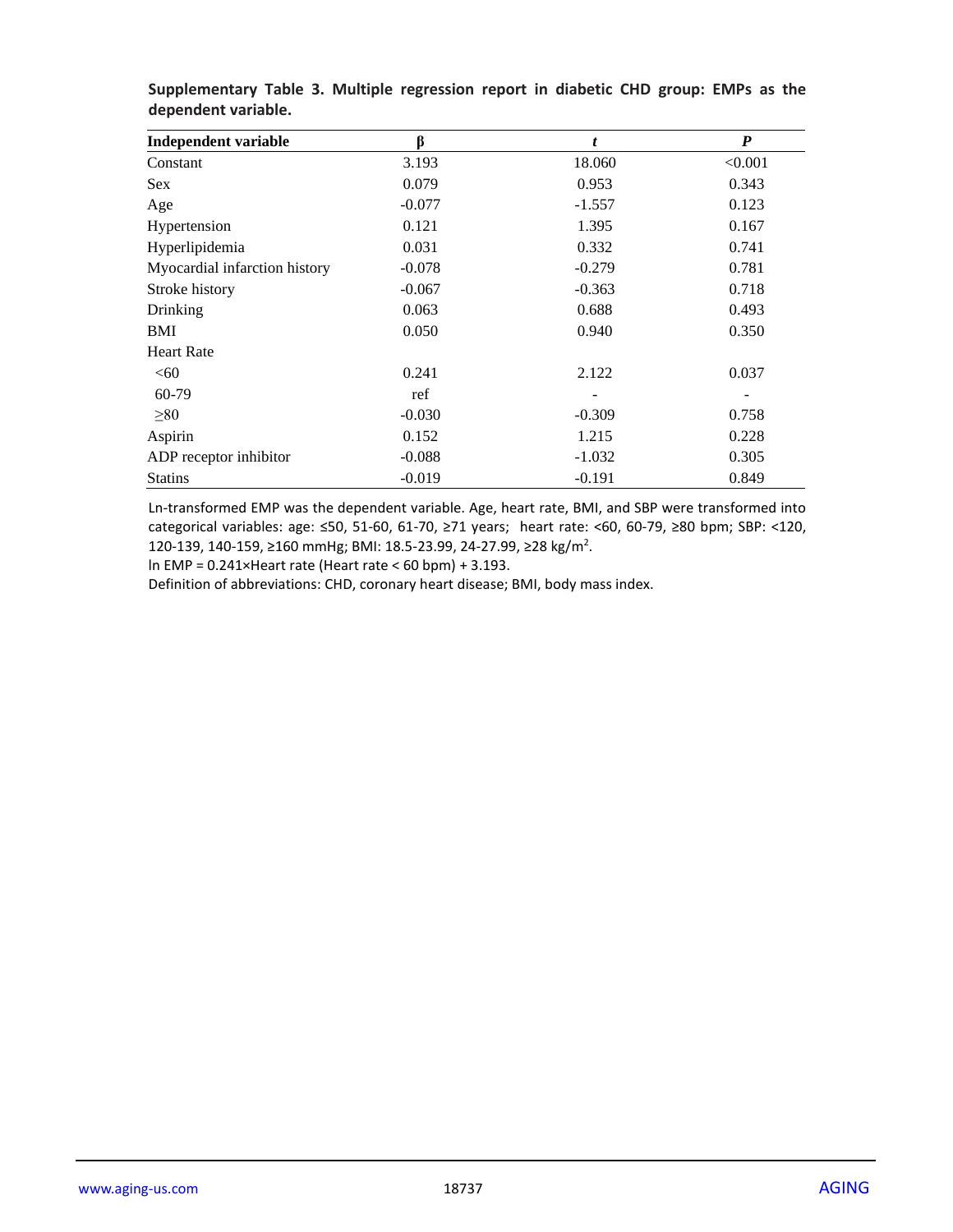| <b>Independent variable</b> | β        | t        | $\boldsymbol{P}$ |
|-----------------------------|----------|----------|------------------|
| Constant                    | 3.050    | 22.717   | < 0.001          |
| <b>Sex</b>                  | $-0.069$ | $-0.911$ | 0.364            |
| Age                         | 0.023    | 0.679    | 0.498            |
| Hypertension                | 0.085    | 1.309    | 0.193            |
| Hyperlipidemia              | 0.106    | 1.139    | 0.257            |
| Stroke history              | $-0.004$ | $-0.012$ | 0.991            |
| Drinking                    | $-0.041$ | $-0.566$ | 0.573            |
| BMI                         | $-0.030$ | $-0.638$ | 0.525            |
| <b>Heart Rate</b>           |          |          |                  |
| <60                         | 0.024    | 0.235    | 0.815            |
| 60-79                       | Ref      |          |                  |
| > 80                        | 0.126    | 1.521    | 0.131            |
| Aspirin                     | 0.016    | 0.146    | 0.884            |
| ADP receptor inhibitor      | 0.055    | 0.819    | 0.415            |
| <b>Statins</b>              | 0.107    | 1.294    | 0.198            |

**Supplementary Table 4. Multiple regression report in non-diabetic CHD group: EMPs as the dependent variable.**

Ln-transformed EMP was the dependent variable. Age, heart rate, BMI, and SBP were transformed into categorical variables: age: ≤50, 51-60, 61-70, ≥71 years; heart rate: <60, 60-79, ≥80 bpm; BMI: 18.5-23.99, 24-27.99, ≥28 kg/m<sup>2</sup>.

Definition of abbreviations: CHD, coronary heart disease; BMI, body mass index.